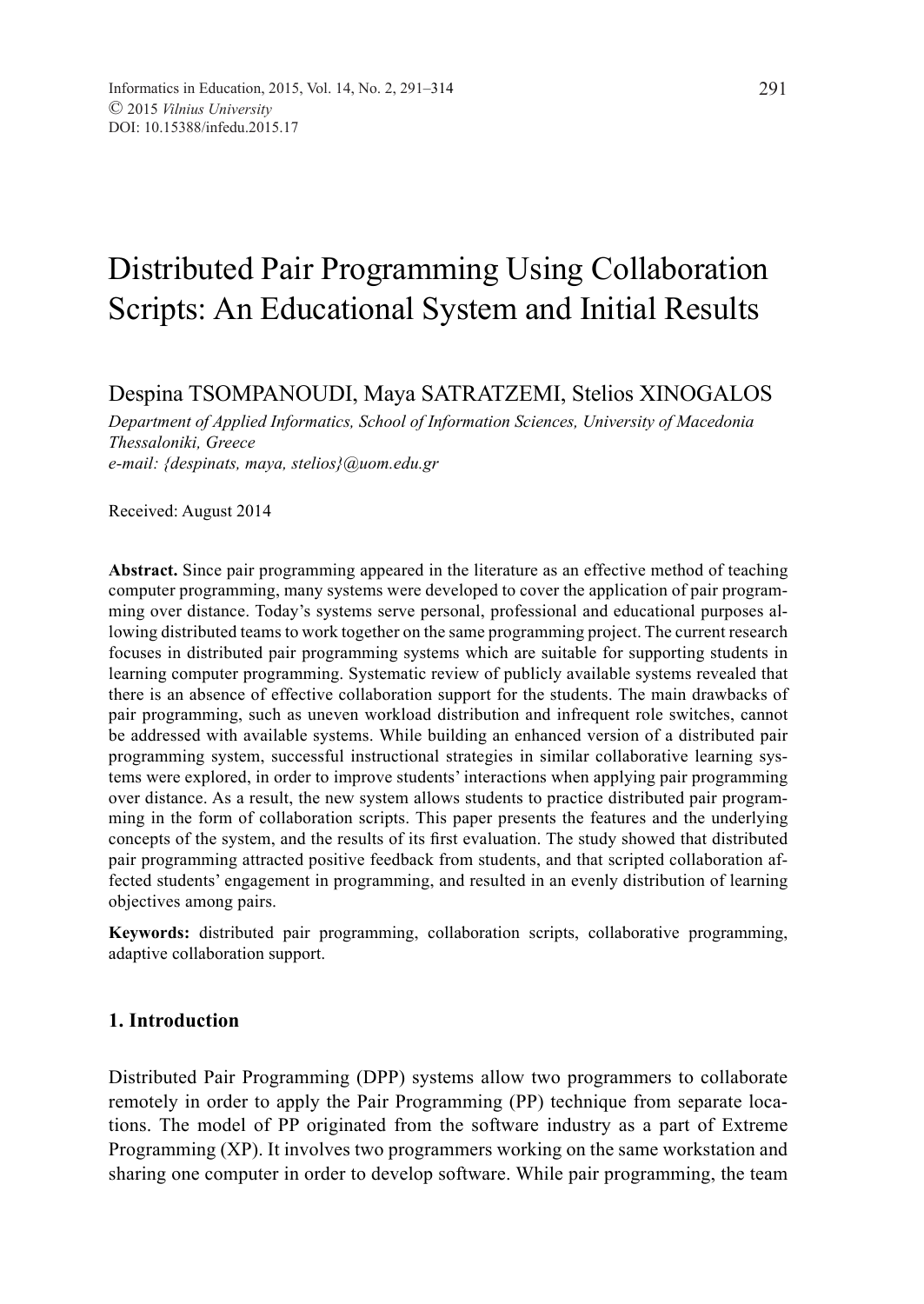members adopt two specific roles: one programmer acts as the "driver" and the other one as the "navigator" (also called "observer"). The driver has possession of keyboard and mouse and types the programming code. Τhe navigator reviews the inserted code and gives guidelines to the driver. Driver and navigator are in constant collaboration in order to design and develop the program code in common, while they should frequently alternate roles.

This model of programming was reported to have many benefits compared to solo programming. Most research studies from software industry and academia indicate positive effects of PP on programmers' performance and software quality. Williams *et al.* (2008) studied several years the application of PP in the classroom. They found that the collaborative nature of PP helps students to achieve advanced learning outcomes, to be more confident and to receive better grades in programming assignments. Other studies indicate that PP leads in higher program quality, continuous knowledge transfer and more student enjoyment (Faja, 2011). Another notable benefit is the fact that in PP students work in teams like professional programmers, meaning that they are trained in a professional style of programming and develop teamwork skills – an essential qualification for their future career. Despite its many benefits, research suggests that students should be trained in the proper practice of PP in order to gain the most from this methodology (Williams *et al.*, 2008). Pair incompatibility is also a factor that influences significantly the progress and outcome of the collaboration, with many studies suggesting pairing students based on similar skill levels (Faja, 2011). Examining students' experiences on PP, the majority report scheduling conflicts as a major drawback of PP (Faja, 2011).

The development of various DPP systems covered the problem of aforementioned scheduling conflicts and gave new perspectives to the application of PP in industry and education. DPP systems make remote collaboration in distance education feasible, while they preserve most advantages of PP (Hanks, 2008; Stotts *et al.*, 2003). They allow geographically distributed teams to design and develop software projects remotely, and facilitate intercommunication and collaboration among team members. In order to cover the different requirements and demands of end-users, various types of DPP systems exist. Some systems were developed only for educational purposes, while more complicated and integrated systems aim to serve the needs of professional teams. Recently, a lot of web-based collaborative editors appeared, which enable two or more users to share and edit program code in real time. Although they provide the easiest way to pair program, they have limited capabilities compared to other applications.

The problem of unequal participation is a common issue in collaborative learning and has also been faced in PP. Williams (2007) describes non-participation as the most common problem with pairing, and suggests to use peer evaluations in order to motivate students' participation. Schuemmer and Lukosch (2009) evaluated students' contributions using a DPP system and observed unequal participation levels and infrequent role switches. Since PP is also a form of collaborative learning (Preston, 2005), the adoption of successful instructional approaches from collaborative learning within the field of PP or DPP constitutes a promising way to address these issues. Research indicates that it is very important to structure the collaborative learning process in order to foster learning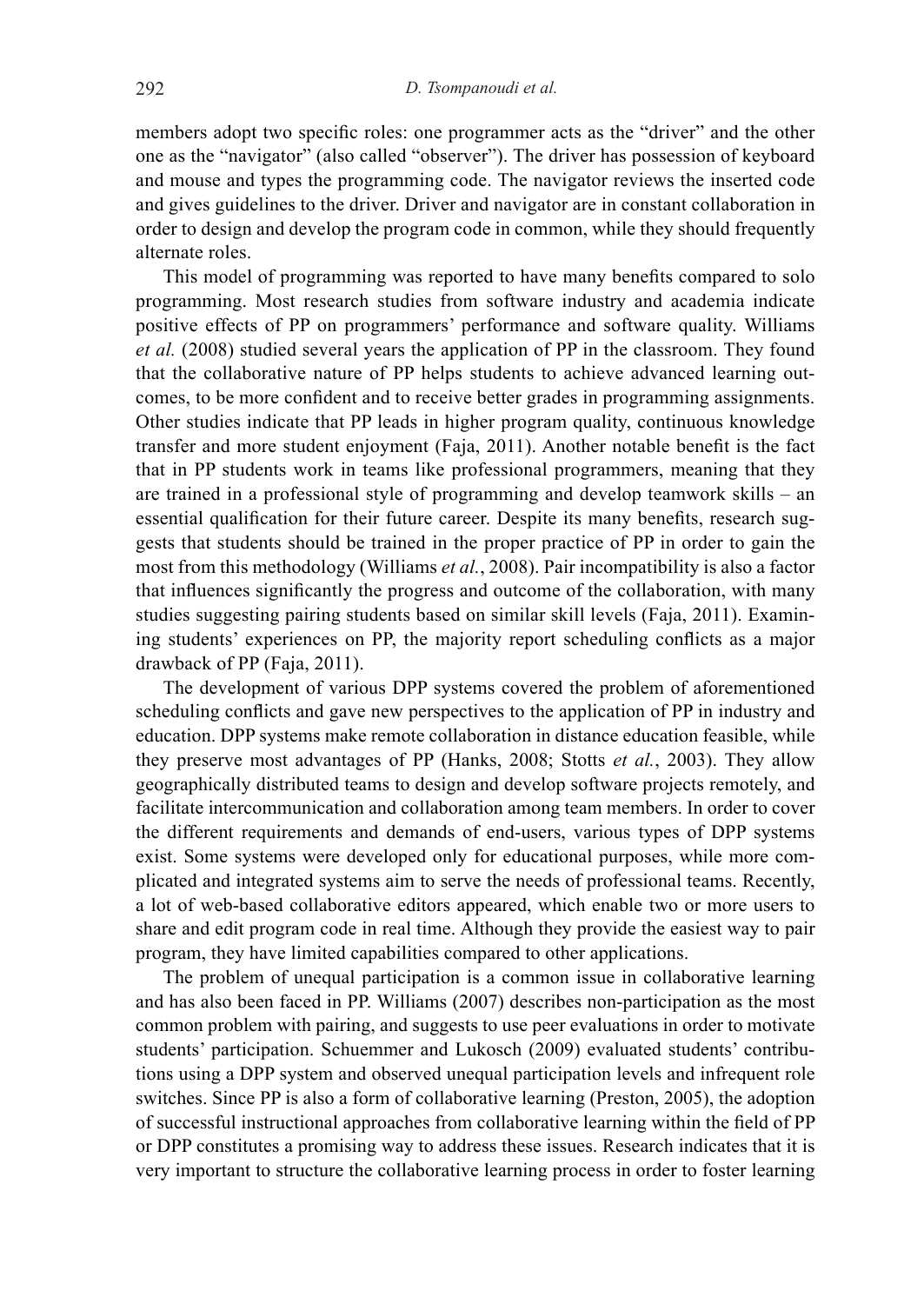and interaction (Dillenbourg and Fischer, 2007). And a promising teaching approach to achieve this, is the use of collaboration scripts. They shape collaborative learning activities by providing a framework which determines several aspects of the collaboration. Collaboration scripts have a wide range of applicability and they have been studied in the context of other problem-solving fields like mathematics and chemistry (Diziol *et al.*, 2007; Tsovaltzi *et al.*, 2010). As described by Kobbe *et al.* (2007), a collaboration script contains a number of components and mechanisms and its goal is to guide students through the collaborative learning process. In more detail, script components consist of a detailed description of participants, activities, roles, groups and resources, and script mechanisms describe group formation strategies, task distribution and task sequencing. Collaboration scripts are often embedded in Computer Supported Collaborative Learning (CSCL) systems where the computer guides students through the sequence of the script phases. In this case, the scripts are prepared within the CSCL environment and educators are responsible to define its components and mechanisms.

Considering the benefits of collaboration scripts it was attempted to incorporate them within the DPP context. For this purpose we developed SCEPPSys (which stands for "Scripted Collaboration in an Educational Pair Programming System" and is pronounced like the Greek word skepsis), an educational DPP system. Instead of allowing free collaboration during DPP sessions, the workflow was structured by means of scripted collaboration. This approach aims to address the most important drawback of PP, namely unbalanced student participation. To achieve this, collaboration scripts are used, in order to distribute programming tasks among pair members and to assign the roles of the driver and navigator. To the best of our knowledge collaboration scripts have not been studied yet as a part of DPP, therefore the current study fills a gap in this regard. In order to study the impact of this approach an evaluation study of the produced system was conducted. The findings confirmed the feasibility of the proposed methodology and showed that collaboration scripts affected students' interactions in a positive way.

This paper introduces the concepts of scripted DPP and presents preliminary results of its first evaluation. The primary contribution of the study is the combination of two different research areas, namely DPP and Collaboration Scripts. The paper includes a comprehensive overview of this novel approach, including related work, a presentation of the supporting system and the outcomes of a controlled study. The results of scripted DPP revealed an increased number of role switches and comparable contribution levels regarding students' interactions. To conclude, this work provides a framework to apply DPP in the classroom, and a possible solution to address the most common drawbacks of PP.

The remaining article is organized as follows. In the next section follows a presentation of related systems that facilitate PP or collaborative programming over distance. Collaborative programming is referred when a system supports two or more programmers simultaneously. Then, the features and the environment of SCEPPSys are presented (Section 3). Section 4 contains the experimental design and the results of the system evaluation. A discussion follows in Section 5, and in the last section we conclude with our suggestions and future directions (Section 6).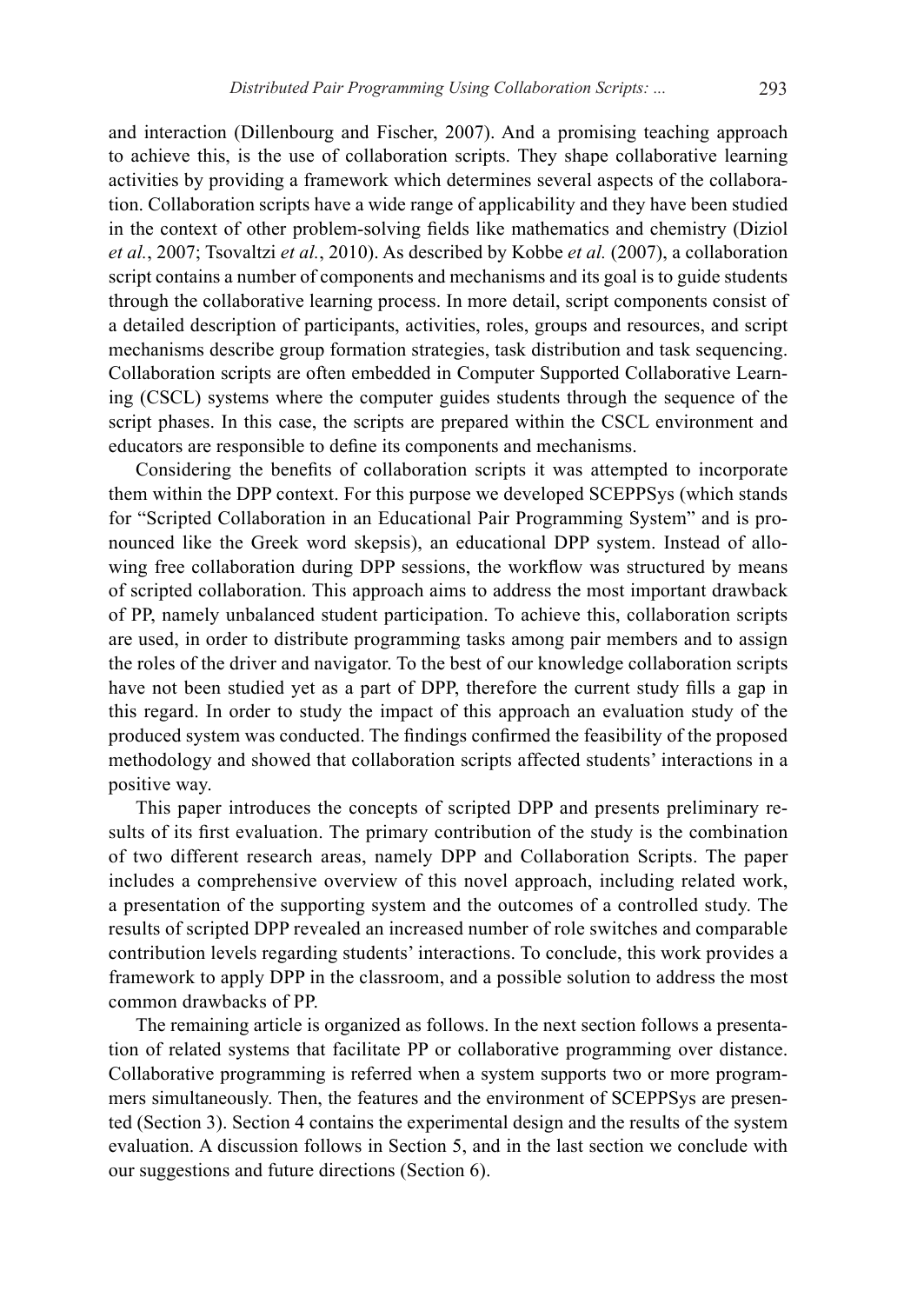### **2. Related Work**

This section contains the related work on DPP systems and scripted collaboration. First the several types of DPP systems are presented, and a comparison between them aims to identify some standard features of DPP systems and to highlight their limitations. Then a brief description of authoring tools for collaboration scripts follows, which presents the main characteristics of those systems.

As previously mentioned there are three types of DPP systems that serve personal, professional and educational purposes. The most easy-to-use and convenient implementations for personal use are nowadays web-based collaborative editors. Most of them are freely available and allow two or more programmers to share a real-time editor in order to develop or exchange program code. They support syntax highlighting for many programming languages but they usually do not offer compiling and execution actions. Communication is mediated via a chat area. Examples of such editors are Squad<sup>1</sup> and Collabedit<sup>2</sup>. On the other hand, professional DPP systems like Visual Studio Anywhere<sup>3</sup> are designed to support the lifecycle of large projects and thus more complicated for novices. Another approach to apply DPP is to use a desktop sharing application like Team-Viewer<sup>4</sup>. Its main advantage is that it enables remote collaboration in every development environment, but the shared program is saved only in one computer and connection delays may also hinder the programming process. The current research explores systems that are more suitable for students, or were especially designed for educational purposes. Desktop sharing applications were excluded because they lack educational features.

Earlier studies of DPP in the classroom used desktop sharing applications in order to test the efficacy of DPP over co-located PP (Baheti *et al.*, 2002; Stotts *et al.*, 2003). Over the next years several DPP-oriented systems appeared. The GrewpEdit tool (Granville and Hickey, 2005) was designed to support collaborative programming in computer science courses and includes a shared code editor, a shared whiteboard and a chat. COP-PER (Favela *et al.*, 2004) is another application developed to support DPP. It involves an editor which can be run in individual or synchronous collaborative mode. When working in collaborative mode, a floor control mechanism and basic awareness features facilitate the application of DPP sessions. COLLECE (Bravo *et al.*, 2013) is a powerful educational tool for collaborative programming which provides logging capabilities and analysis of users' interactions. It contains a subsystem to organize programming activities and provides feedback to the users about their activities (Duque *et al.*, 2011).

Besides the standalone applications, other implementations of DPP are embedded within Integrated Development Environments (IDE). Especially for the Eclipse IDE there is a significant number of available plugins. Among them, RIPPLE (Boyer *et al.*, 2008) and XPairtise (Schuemmer and Lukosch, 2009) were also used in academic studies. RIPPLE, which is an extension of Sangam (Ho *et al.*, 2004), was tested in an introductory computer science course during a laboratory assignment. Its evaluation showed

<sup>1</sup> http://squadedit.com

<sup>2</sup> http://collabedit.com

<sup>3</sup> http://vsanywhere.com

<sup>4</sup> http://www.teamviewer.com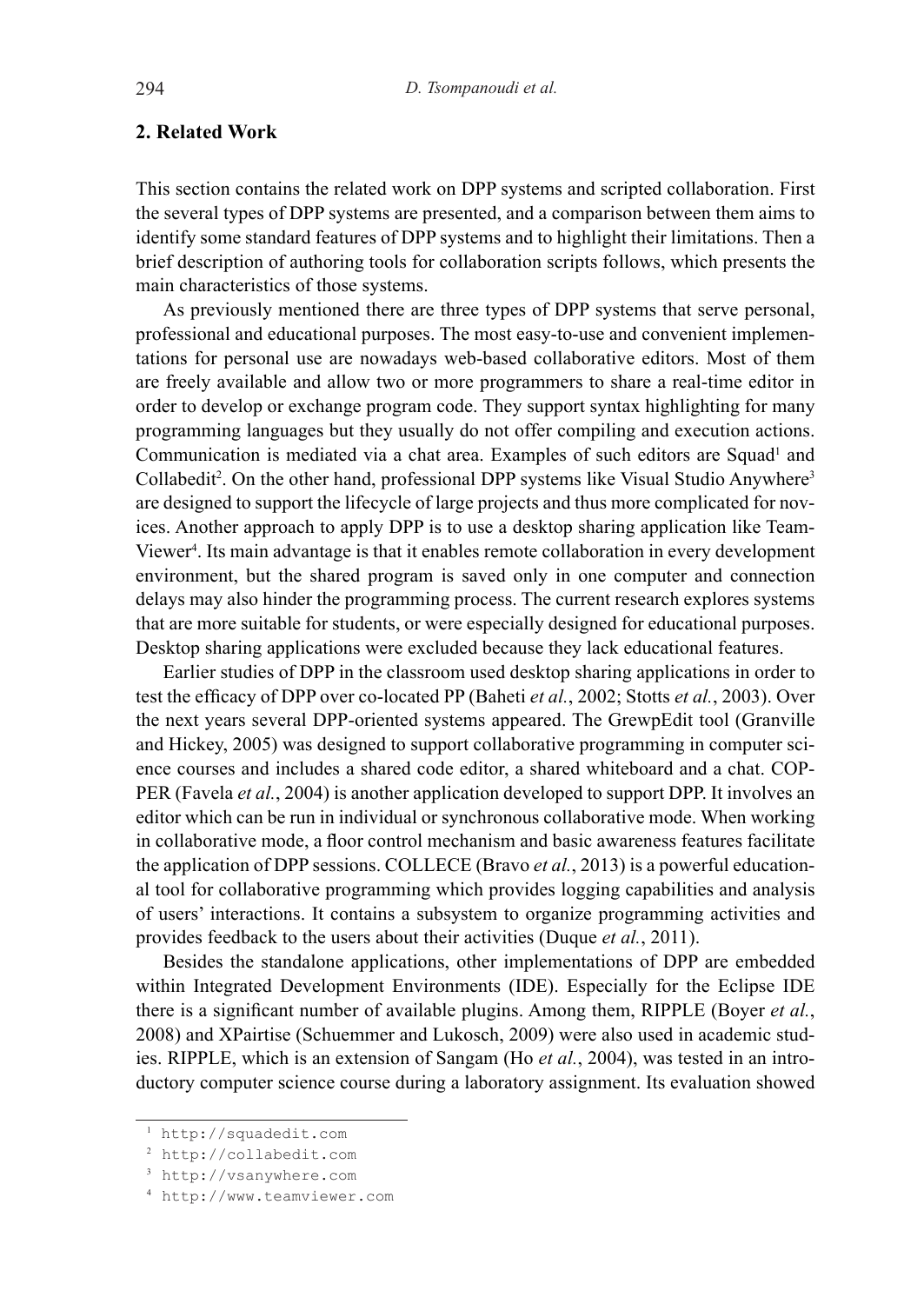that students found it easy to use, they enjoyed the lab assignment and they would use it again if given the opportunity. XPairtise was evaluated during an 18-week period in order to study its contribution in DPP sessions. The results showed that role switches did not occur as often as expected and that students used rarely the remote selection feature. Students communicated via an audio channel (Skype) so that the chat function was used less than expected. Saros (Salinger *et al.*, 2010) is a plugin still under ongoing research and XecliP (Schuemmer and Lukosch, 2009) was built by the research group of XPairtise and has similar functionalities. Most Eclipse plugins support the standard requirements of DPP, namely a real-time shared editor, floor control policies, communication tools, remote code highlighting and awareness features. RIPPLE adds a logging capability of users' interactions, allowing researchers to reconstruct user sessions for further study. However, the logged information is provided only as raw data and further processing is required in order to extract useful information. Finally, COLE-Programming (Jurado *et al.*, 2013) is a plugin which extends the COALA (Jurado *et al.*, 2009) environment by adding some collaborative tools like a chat, a forum and a voting pool but DPP is not a feature of the system.

In the field of collaborative learning, "scripted roles" are considered predefined role assignments, which are performed by the instructor, in order to equally engage students in relevant roles and activities. Compared to "emerging roles", which are spontaneous role assignments performed by the students, "scripted roles" aim to an equal distribution of tasks and roles among group members (Strijbos and Weinberger, 2010). Computersupported collaboration scripts can facilitate task distribution and role rotation in order to engage students in diverse roles and activities. This process is supported in authoring tools for computer-supported collaboration scripts which are general purpose editors, because they facilitate the creation of pedagogical scenarios in various areas that involve collaborative learning. Such tools are RELOAD (Milligan *et al.*, 2005) and Collage (Hernández-Leo *et al.*, 2006). These tools help teachers to create a sequence of collaborative learning activities by defining learning objectives, participants, roles, tasks, resources etc. A runtime environment is then needed in order to interpret and execute the script.

Table 1 summarizes the features of current DPP plugins. As shown, DPP applications typically do not contain functionalities that enable the creation of collaboration scripts. Neither do they integrate sufficient interaction analysis and support. Therefore

| Tool             | Support of the standard DPP<br>requirements (shared editor, floor<br>control, communication, remote<br>highlighting, awareness) | Log Files | Analysis | Interaction Collaboration Evaluation<br>Scripts |   |
|------------------|---------------------------------------------------------------------------------------------------------------------------------|-----------|----------|-------------------------------------------------|---|
| <b>RIPPLE</b>    |                                                                                                                                 |           |          |                                                 |   |
| Sangam           | ✓                                                                                                                               |           |          |                                                 |   |
| <b>XPairtise</b> | ✓                                                                                                                               |           |          |                                                 | ✓ |
| XecliP           |                                                                                                                                 |           |          |                                                 |   |
| Saros            |                                                                                                                                 |           |          |                                                 |   |
|                  |                                                                                                                                 |           |          |                                                 |   |

Table 1 Comparison of DPP plugins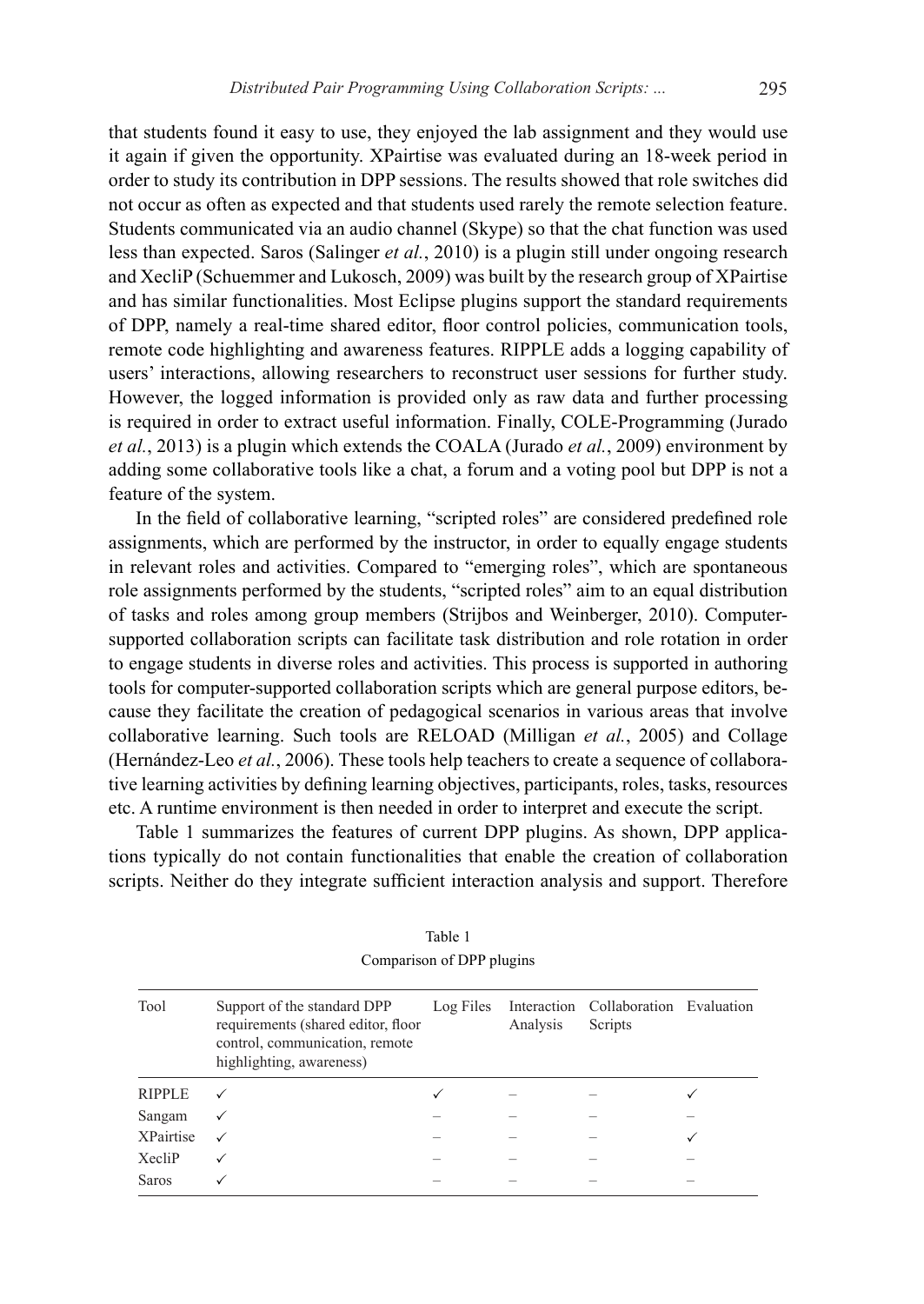DPP plugins need further improvement and more evaluation studies in order to increase their effectiveness.

#### **3. SCEPPSys Design and Implementation**

This section contains an overview of SCEPPSys' architecture and its components. First the requirements of DPP systems are listed, and then the main characteristics of SCEPP-Sys' development are presented. In the last part it is demonstrated, visually and practically, how a DPP session is performed.

A typical DPP system incorporates some standard features in order to meet the requirements of distant collaboration. At first, a real-time shared editor is required to edit the source code. In order to adopt the roles of the driver and navigator, a floor control mechanism must ensure that only one user is allowed to insert and change the program code at a time. Since PP is based on close collaboration and has a specific settlement, concurrent changes in the editor is not a desired feature. In DPP systems, driver actions like editing, executing or opening a file are also replicated to the workspace of the navigator. An embedded text-based or audio-based communication channel enables pair programmers to discuss and coordinate their actions. Another basic feature of DPP systems is the support of remote code highlighting. It enables the driver or the navigator to point out code parts in order to indicate a problem or syntax error. At last, most DPP systems incorporate basic awareness features indicating the status of the users. For example, when a user saves the code or types a message, accordingly status messages appear on partner's side. Most educational DPP systems support these standard features.

For our implementation, a system which embedded the aforementioned requirements was chosen. The new system was based on an existing Eclipse plugin because standalone applications lack important features of common IDEs. Eclipse is a very popular development environment and widely used in computer science courses. Besides, students attending the Java class in our university also work with the Eclipse IDE. In addition, most Eclipse plugins are open-source and freely available. All available open-source plugins were tested and the XecliP plugin was chosen as a basis for SCEPPSys.

SCEPPSys is based on a typical client-server architecture. Its distribution consists of a server, a database and the Eclipse plugin. Students only need to install the plugin in order to run SCEPPSys. As depicted in Fig. 1, the server is responsible to dispatch messages between the clients. The database stores users' accounts, shared projects, statistics and all necessary information about groups, courses and assignments. The teacher uses the server and the database in order to set up the whole DPP system. A web-based administration environment provides access to server and database (Tsompanoudi and Satratzemi, 2014).

In its initial design, the plugin supported DPP with a floor control mechanism which adopted the roles of the driver and navigator. Only the driver was allowed to edit the source code and all actions were transferred and replicated on driver's side, including opening, closing and saving several editors. The navigator was able to highlight parts of the source code in order to point out potential problems. Both users could request a role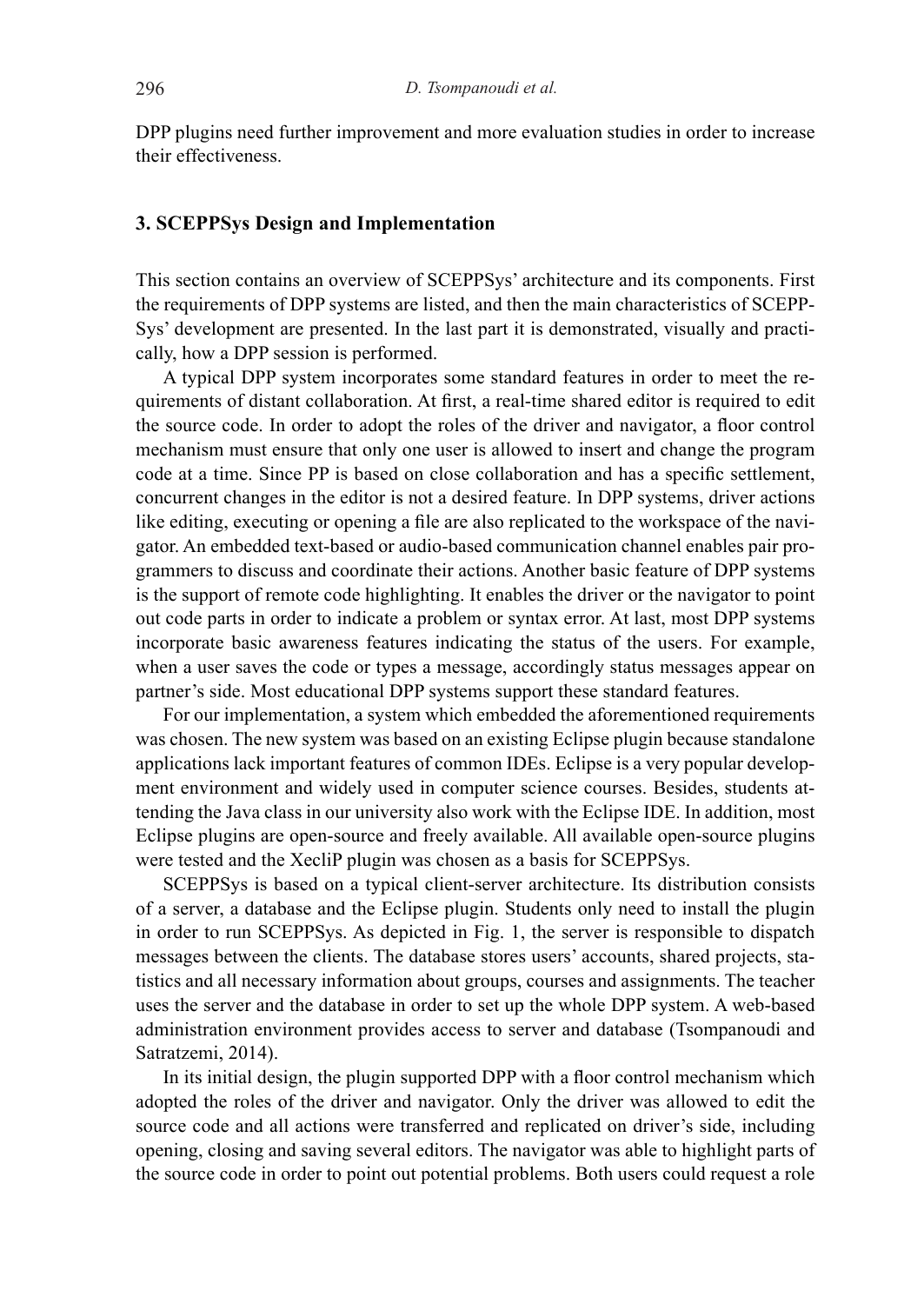

Fig. 1. System architecture.

switch and communication was mediated via a chat area. The first addition made, was the ability of synchronic program execution because it is a frequently performed action by the driver and an essential part of the coding process. As a result, this feature allows both users to view the output when the driver executes the code. Another performed change was the way users share a common project by providing a simpler solution. The former way to share a project was mediated via a CVS repository, which was considered a complicated solution for novice programmers. The remaining additions and changes made, aimed to adapt the user interface in order to pair program guided by collaboration scripts and to create an administration panel for the teacher.

The definition of collaboration scripts requires an authoring tool which was built as a part of the administration section. It allows the teacher to manage his courses and to organize programming assignments in the form of collaboration scripts. A collaboration script involves the definition of participants, groups, activities, roles and policies for group formation and task distribution. In the case of DPP, participants are all students enrolled in a course whose data is entered in the system. Students are grouped in pairs depending on teacher's selected group formation strategy. Currently the system supports four group formation policies: random groups, free selection, comparable skill levels and comparable contribution levels. The creation of activities involves a different approach of solving programming assignments. Instead of providing to the students a whole description of the assignment, the programming assignment is decomposed into smaller problem-solving tasks. This approach helps to categorize each task in learning goals and to better regulate collaboration during DPP. It also aims to assist students through the problem-solving process, because most novices face difficulties when asked to apply acquired knowledge. In order to distribute tasks among students, a task-role distribution policy must be defined by the teacher. A "rotating role switching" policy intends to obtain equal number of tasks per student and successive role alternations,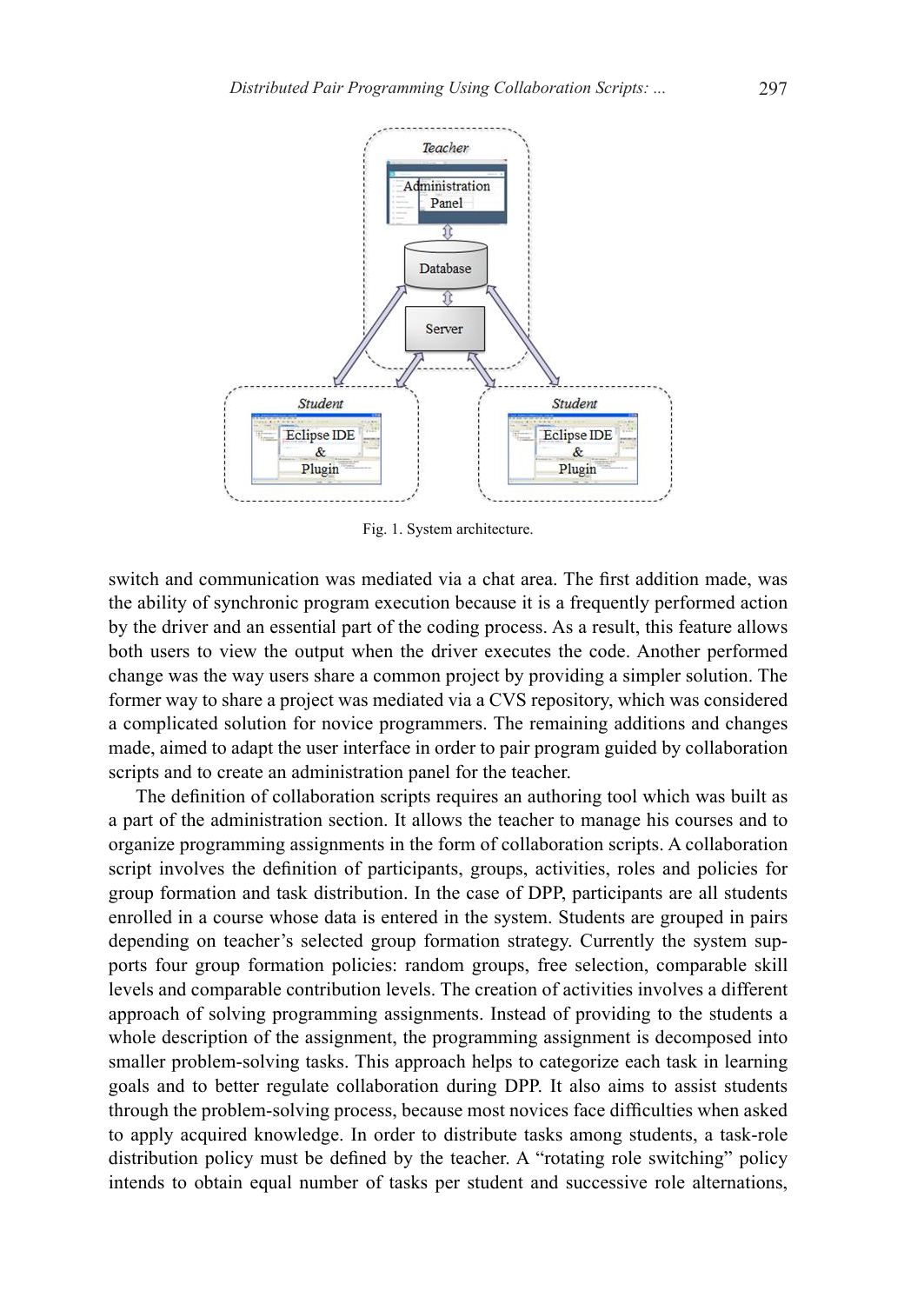while a "balanced knowledge" policy aims to achieve symmetry in skill acquisition. The definition of all these parameters constitutes the components and mechanisms of a collaboration script which will guide the pairs during the problem-solving process.

In order for the teacher to monitor the outcomes of students' collaboration the administration panel contains a section with statistical information about submitted projects per group and user level. The system calculates students' contribution in each programming assignment and keeps track of several collaboration related factors. Contribution is calculated by means of users' driving time or the amount of inserted program code. Collaboration is indicated by the number of: exchanged messages, program executions, role switches, retrieved hints and the distribution of tasks among pairs. The calculation of such parameters aims to assist to the evaluation of group projects, where the contribution of each individual member is hard to assess. Additionally, teachers may examine various group formation strategies or task distribution policies and monitor the impact on participation and collaboration. The remaining administrative functions of the system serve the assessment of the submitted programming assignments.

SCEPPSys has a customized Eclipse perspective which handles the embedded features of the plugin. A screenshot of users' interface is depicted in Fig. 2. In the left area is located Eclipse's Package Explorer (Fig. 2 (a)) and SCEPPSys' driver/navigator chat (Fig. 2 (b)). The shared project is automatically created during session start in the Package Explorer. Each class of the project has a collaborative editor in the middle area of the workspace (Fig. 2 (c)). The right area is used to display online users (Fig. 2 (e)), running sessions (Fig. 2 (f)), users' requests and status (Fig. 2 (e) & (f)) and the console window (Fig. 2 (g)). While a DPP session is running, an additional view is created which displays the programming tasks of the current assignment (Fig. 2 (d)). In order to better understand the workflow of a typical DPP session the diagram depicted in Fig. 3 was created. As shown in the figure, a DPP session has five phases:



Fig. 2. Screenshot of a DPP session.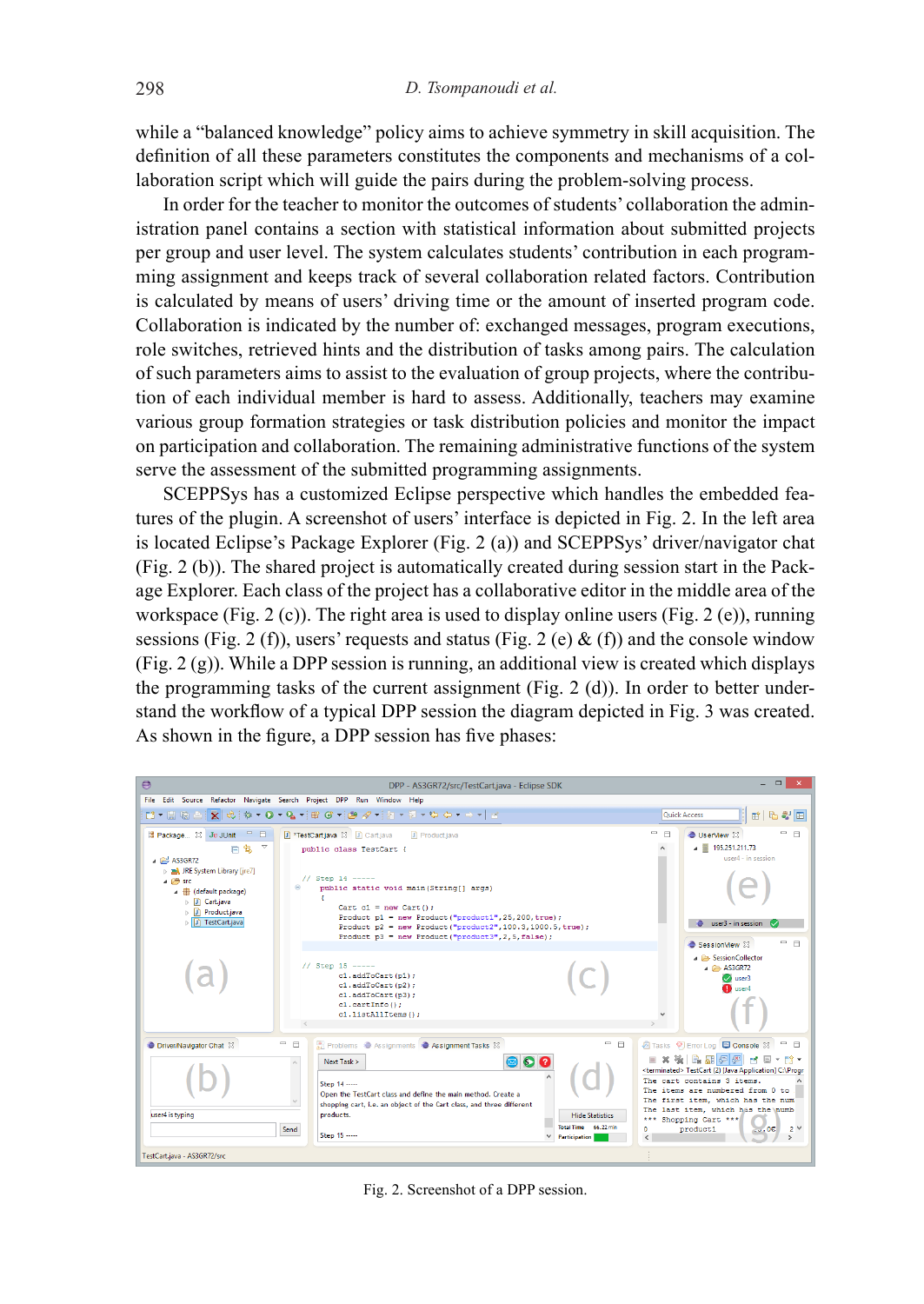

Fig. 3. Workflow of a DPP session.

- *Connection*: Students (User1 and User2 in the figure) connect to the server and after successful authentication the plugin loads an outline of course's programming assignments. If there is an unsolved or unfinished assignment, the name of the team mate is listed near the activity.
- *Invitation*: In order to start a DPP session both team members must be online. One of them sends a DPP invitation to the other and waits for his response. If the invitee accepts the invitation, his response is dispatched to his partner and the session initialization process begins.
- *Session initialization*: The shared project is created by the system in the workspace of both students. If the students resume a saved session, the respective project is loaded from the database. Meanwhile, an additional view representing the collaboration script opens, in order to display the programming tasks to be performed by the students.
- *Running session*: The student who initiates a DPP session is assigned the driver role and is responsible to open a Java file and begin programming. These actions are dispatched and performed via the server in the workspace of the navigator. When a programming task is completed, the driver moves to the next task. This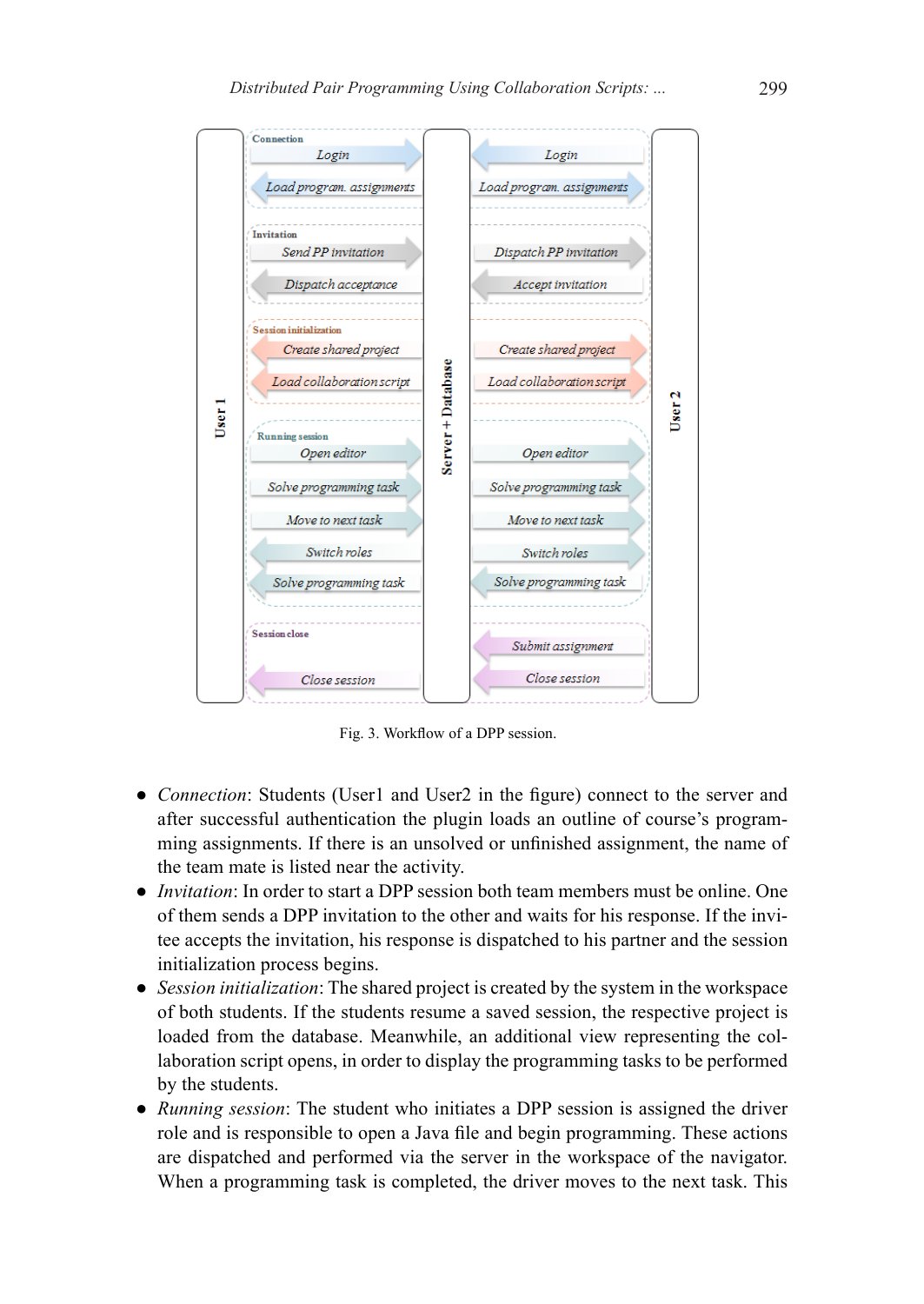action may trigger a role switch by the system. The student in the driver position continues with the problem-solving process.

• *Session close*: A DPP session is closed when students decide to submit their solution or to continue the session at another time. On a session close message, students' interaction data is saved in the database. Users may then disconnect from the server.

During a DPP session both students may request at any time individual role switches since role assignment is not mandatory. Drivers' actions like saving and running the program code appear in both workspaces and students can communicate and exchange their ideas using the chat area. In order to help weak students, a hint of the solution for every programming task was embedded. If a user decides to retrieve a hint, a message is displayed only in his workspace and his partner is not notified about this action. Lastly, during this phase the system displays the session time and the individual contribution rate in order encourage students' participation. The visualization of individual participation rates in CSCL environments is not new and studies reported positive findings in regard to students' motivation (Avouris *et al.*, 2004; Janssen *et al.*, 2007).

Conclusively, SCEPPSys extends existing plugins by combining collaboration scripts and DPP. Furthermore, a main advantage of the system is its enhanced logging capability of users' interactions, which facilitates the evaluation process of DPP within an educational context. In fact, the current study was performed using SCEPPSys, and the presented results complement limited findings from former DPP studies.

#### **4. System Evaluation and Results**

#### 4.1. *Experimental Design*

Prior to the evaluation presented in this section a pilot study of a prototype of the system was conducted (Tsompanoudi *et al.*, 2013). The first study aimed to test the consistency of the system and was held during one laboratory session. Twenty students, attending a Java class at that time, formed ten random groups and were asked to solve a basic programming assignment. Students were placed in separate locations in order to apply DPP. This pilot study gave a first insight of system's usability. Although no technical problems occurred, a system bug was detected and students' comments for future reference were recorded.

After minor corrections in the software and user interface, the main evaluation was conducted. The study lasted over a period of 8 weeks. Students with basic knowledge of the Java programming language volunteered to participate in the study. Forty-eight students (10 females and 38 males) attended the study, and were rewarded with extra credits, on condition that they had completed all phases of the evaluation. 10% were first-year students, 23% were second-year students, 27% were third-year students, 11% were fourth-year students and the remaining 29% were final year students, all majoring in Computer Science. Most participants had taken a Java course in the past, but failed to pass the final exams. The evaluation was organized as follows. Two meetings with the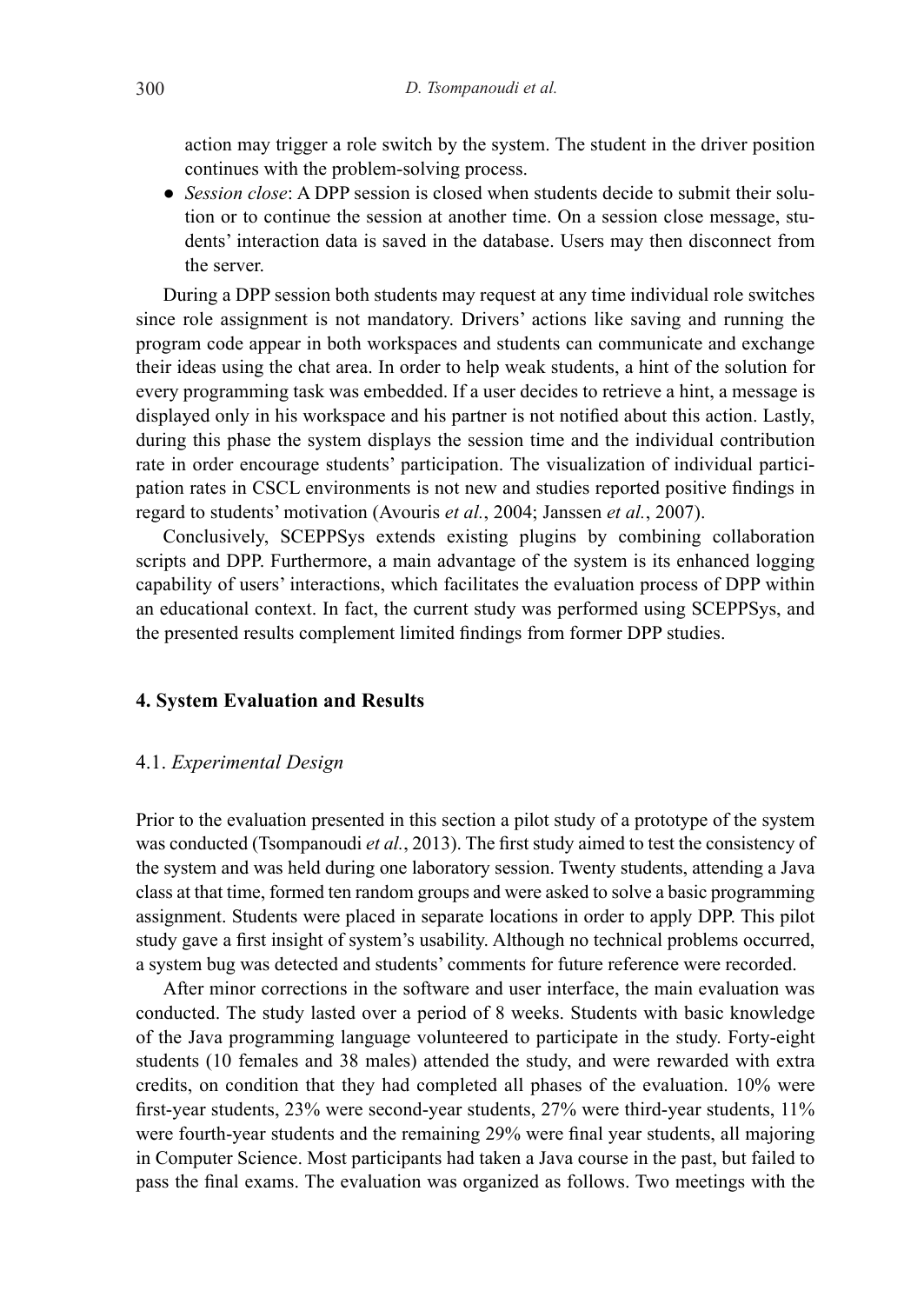students were scheduled, one at beginning of the study and another one during the final week. At the first meeting the DPP methodology was presented to the students along with a demonstration of the setup and the main functions of the system. Students then filled out a questionnaire which assessed their knowledge level in Java. The test contained open-ended questions which were based on given program code and some multiplechoice questions which focused on program execution and output. The following weeks, students were assigned five projects and used SCEPPSys in order to solve and submit the assignments. The projects covered the topics of Java fundamentals, object-oriented programming, collections, inheritance and polymorphism, and respective learning material was provided to the students. During the last meeting a second assessment of students' Java skills was conducted, and they were given a questionnaire in order to express their opinions about the usefulness of the system.

The forty-eight students were grouped in pairs, either based on their preferences or on similar knowledge level if they did not express a preference. They were discouraged to work in adjacent computers since the IP's of each group were regularly checked in order to ensure the proper application of DPP. Data gathered from the questionnaire revealed that most students had attended a Java course in the past and were familiar with the Eclipse IDE. Almost half of them stated to have worked in teams in programming assignments, but only two students claimed to have experience in DPP. Thus for the majority of the students the application of DPP was a new challenge.

The 24 pairs were divided in two groups which worked with different versions of the plugin. Both groups solved the same programming assignments using a collaboration script which differed in the part of the task distribution mechanism. Pairs of the first group arranged the driver and navigator roles by themselves, while in the second group the system initiated role switches based on the "balanced knowledge acquisition" policy. Additionally, the plugin of the second group displayed the total session time and the participation rate of each student. The primary goal of the study was to evaluate the impact of collaboration scripts in DPP. By dividing students into two groups it was also feasible to evaluate free collaboration in comparison to structured collaboration. Conclusively, the two groups formed two experimental conditions. The control group consisted of pairs allowed to regulate collaboration by themselves and the experimental group followed a scheme of structured collaboration.

The research questions of the evaluation study were organized in two subcategories concerning two different areas of interest. The main subject of the first category was to investigate the role of collaboration scripts in DPP, focusing in students' overall participation and performance. This part of the study involved the definition of the following research questions:

- (Q1): *Does structured collaboration lead to more balanced student contributions compared to free collaboration?* (Section 4.2)
- (Q2): *Did a balanced distribution of tasks among pairs achieve symmetry in knowledge acquisition?* (Section 4.3)
- (Q3): *Does structured collaboration influence the completion time of an assignment compared to free collaboration?* (Section 4.4)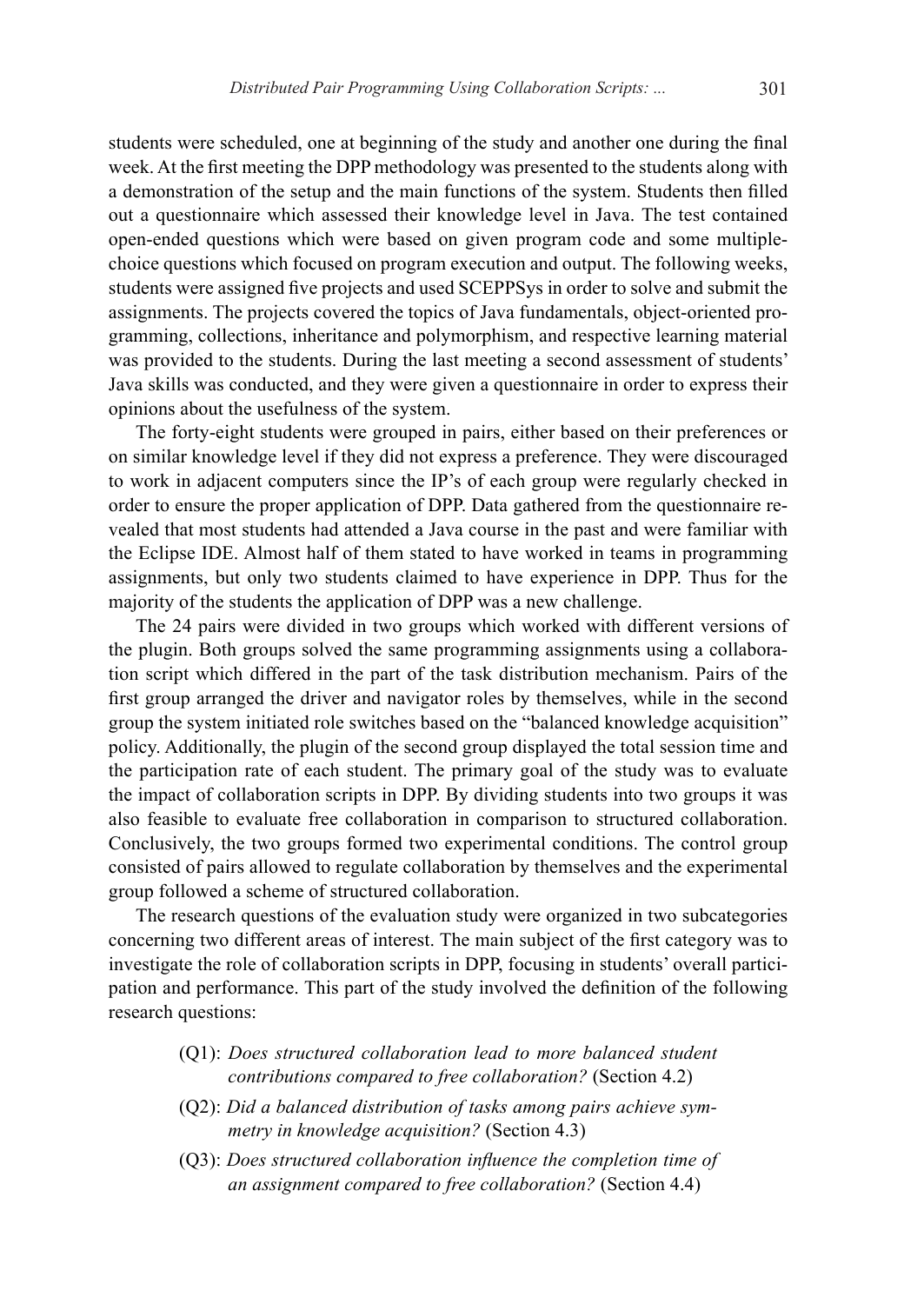- (Q4): *Did the use of the system have an effect on students' knowledge level?* (Section 4.5)
- (Q5): *Does structured collaboration lead to better learning outcomes compared to free collaboration?* (Section 4.5)
- (Q6): *Do students who are guided by structured collaboration achieve better assignment scores than students who are allowed to collaborate freely?* (Section 4.6)

The main subject of the second category was to evaluate the features of the new system and its acceptance by students. The presented results aim to answer the following research question:

> (Q7): *What are students' perceptions of the system and the application of DPP?* (Section 4.7)

The results of all these studies are presented in the following subsections.

#### 4.2. *Evaluating Interaction*

#### (Q1): *Does structured collaboration lead to more balanced student contributions compared to free collaboration?*

In this section students' actions in the workspace were studied in order to evaluate collaboration. This part of the study involved:

- (a) the number of exchanged chat messages,
- (b) the number of synchronic program executions,
- (c) the number of hints requested,
- (d) the number of role switches, and finally
- (e) the amount of inserted program code.

Due to the fact that the majority of pairs used applications like Skype and Facebook in order to communicate with each other, it was not possible to analyze communication information. Similarly, it was observed that some groups did not use the synchronic program execution feature. Instead, they preferred to run programs locally and used the available Eclipse options. Thus, it was not possible to extract valuable information from this feature as well.

The integration of help messages (hints) in each programming task aimed to support weak students. Since the main reason of disengagement in collaborative work is lack of knowledge or incomparable skill level (Chaparro *et al.*, 2005; Plonka *et al.*, 2012), this feature intended to motivate students in active participation. For this reason, hint requests were hidden from partner's workspace in order to encourage their use. Surprisingly, only a few groups out of 24 took advantage of the embedded help. Students stated in the questionnaire that they did not use hints because they preferred to make their own efforts instead of getting a hint of the solution.

An indicator of good collaboration is a high frequency of role alternations between the pair members. The system tracks the number of role switches in each session, thus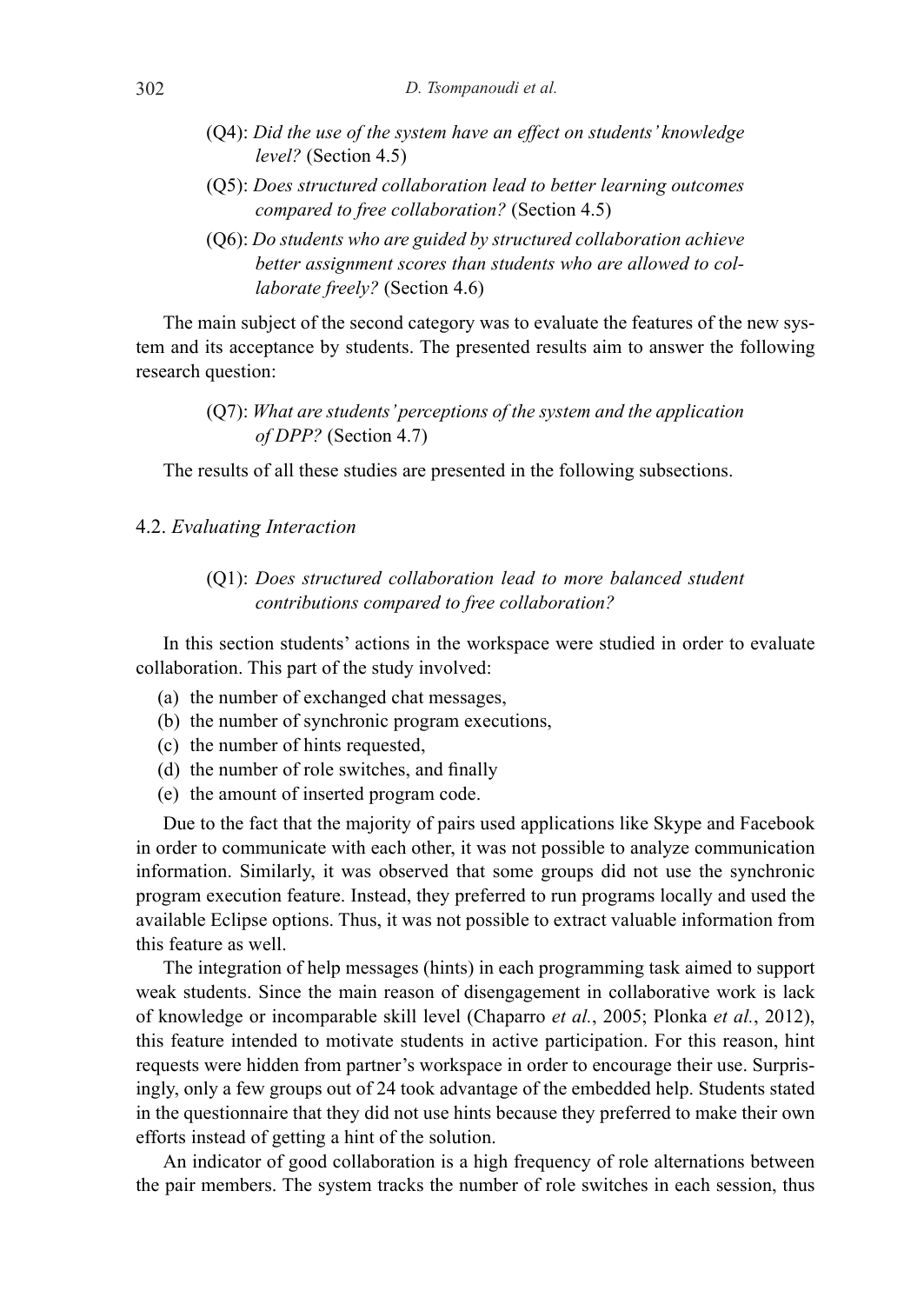the frequencies for each condition were compared. The experimental group, whose role switches were initiated by the system or manually, had in average a higher number of role changes in each project (Fig. 4). The control group had at least 4.8 role changes in average and 8.5 at maximum. An independent samples test for each project was conducted and a statistically significant difference between experimental and control group was found in all projects ( $p < 0.05$ ).

System's interventions in turn taking forced students of the experimental group to be more participating. In contrast, analysis of role switches in the control condition revealed that some groups made only one or two role switches in each project. Students of the control group were asked how they did arrange role switches during DPP sessions. They indicated three different strategies. Primarily, each student selected and solved tasks that he found most undemanding. Secondly, they managed to solve approximately an equal number of tasks. The third strategy was to change roles whenever the driver got tired. Since students in the experimental group were also allowed to initiate role changes, they were asked about the main reasons requesting them. They indicated that they primarily changed roles when the navigator expressed a request to solve a programming task or to make a correction, and whenever they felt that the system made uneven role distributions. A look at logged session data revealed that 3 out of 12 pairs (25%) kept system's role assignments. This finding is not surprising since corrections in the program code may influence users' participation in each individual step. Interaction data of these three groups was further analyzed in order to study outcomes under these conditions. The results revealed optimal interaction results regarding participation, task distribution and knowledge acquisition. Each student had at least 43% participation in the program code. The difference in amount of tasks and learning goals within pairs was also minimal. The results of these three pairs confirm the proper operation of the system and illustrate the usefulness of the selected algorithms. Nevertheless, it may not always be possible to achieve ideal collaboration conditions. But an attempt towards this direction certainly approaches the desired outcomes.

The last study in this section involved an estimation of users' contribution rate. This raises the question of how students' involvement in such a collaborative activity can be measured. One can take into account the driving time of each user or the code he pro-



Fig. 4. Role switches per condition.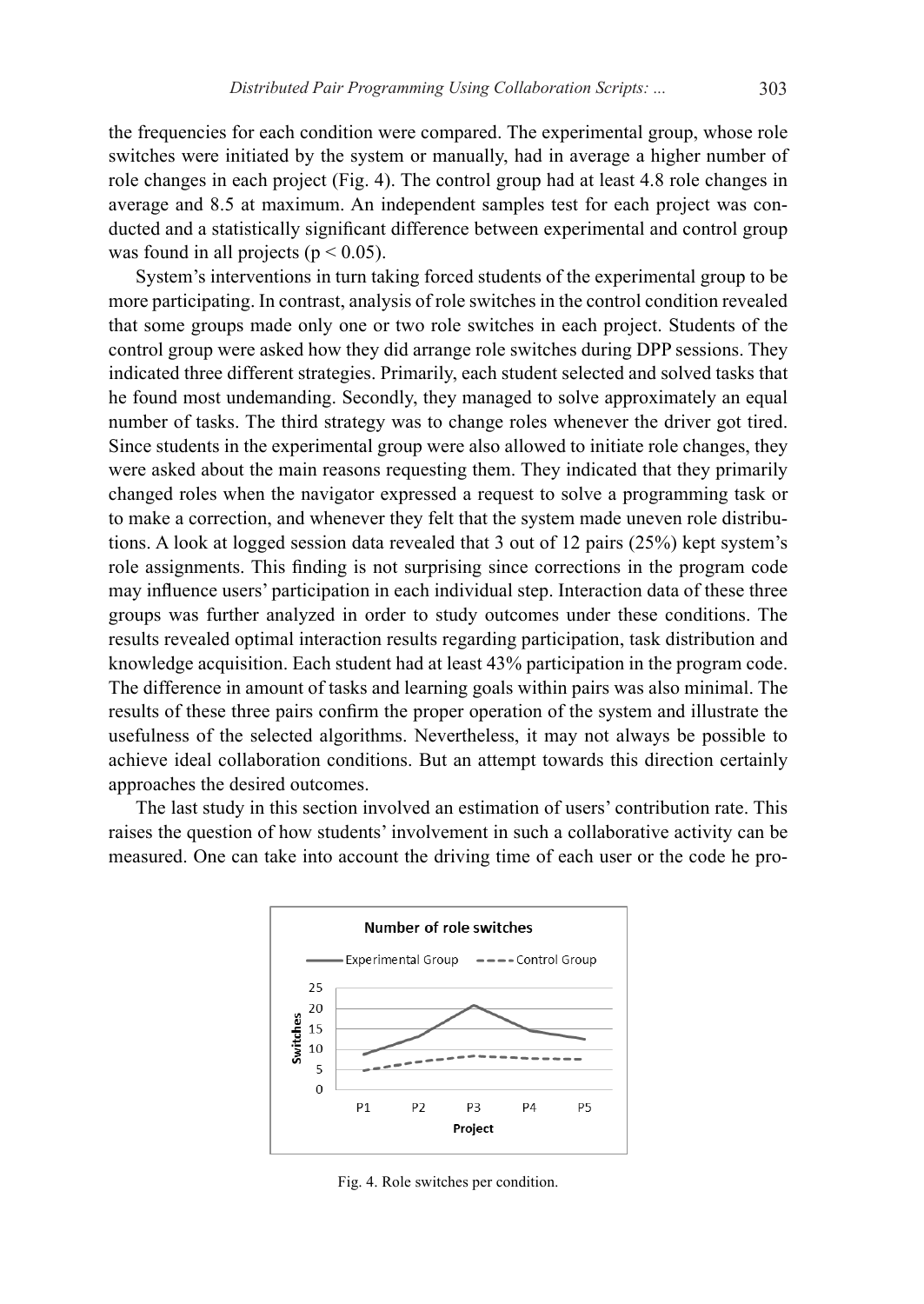duces (Gardner, 2003). On the other hand the role of the navigator should not be underestimated. Although it is difficult to assess navigator's contribution to a group project, one possible solution is to consider the number and the quality of sent communication messages. Bravo *et al.* (2013) incorporated a structured chat (with sentence openers) within the COLLECE system. It did not gain the expected benefits since only 3% of sent messages were structured and 92% were free messages. Since most pairs in our study used other means rather the embedded chat to communicate with each other, it was not possible to count messages or to analyze the content. However, the system saved the driving and non-driving time of each user and also his contribution in the program code. It was found out that driving time and produced code were not always proportional. For this reason the total time a user spends in the driver role was not considered as an accurate value to conclude his contribution. In order to evaluate students' contribution, only the produced program code was taken into account. The goal of this part of the study was to investigate if structured collaboration led to more balanced student contributions compared to free collaboration (research question Q1).

The system was designed to save in its database the files of each submitted project. It also distinguishes the content of each file depending on the user who typed the program code. The contribution rate for each student is calculated as the ratio of the typed code to the total code. First the difference between individual contribution rates within each group was calculated. This number is limited from 0 to 1 and it indicates balanced contribution when its value is closer to zero. Then the average value of this difference over the five projects was calculated. It was found that the control group had an average difference of 0.243, while the experimental group had an average difference of 0.165. Values within the range 0 and 0.2, namely a participation rate between 40% and 60%, are sufficient to indicate symmetry in contribution. The experimental group achieved a main difference within the desired boundaries. A Mann-Whitney test (Fay and Proschan, 2010) was run in order to examine if the experimental condition had a statistically significant difference from the control group. The test indicated that the difference between control and experimental condition was not significant ( $p > 0.05$ ). To answer the first research question, based on statistical analysis it cannot be concluded that structured collaboration leads to more balanced student contributions.

As depicted in Fig. 5 and Fig. 6, in both conditions 67% of the students had an average contribution rate within the acceptable range. A significant percentage (25%) of the control condition revealed disengagement on the part of one student, namely a participation rate less than 30%. Such asymmetries were not detected in the experimental condition due to system's interventions. Conclusively, both conditions achieved a high percentage of evenly distributed contributions except that the control group had also some extreme cases.

Summarizing the findings of interaction analysis, it can be concluded that automatic role assignments resulted to a higher number of role switches between the pairs in the experimental condition. Students of the experimental groups rotated more often the roles of driver and navigator in contrast to the students of control groups. Frequent role switches are considered to be more effective in DPP because users interact more with each other without getting tired. Furthermore, Plonka *et al.* (2011) showed that frequent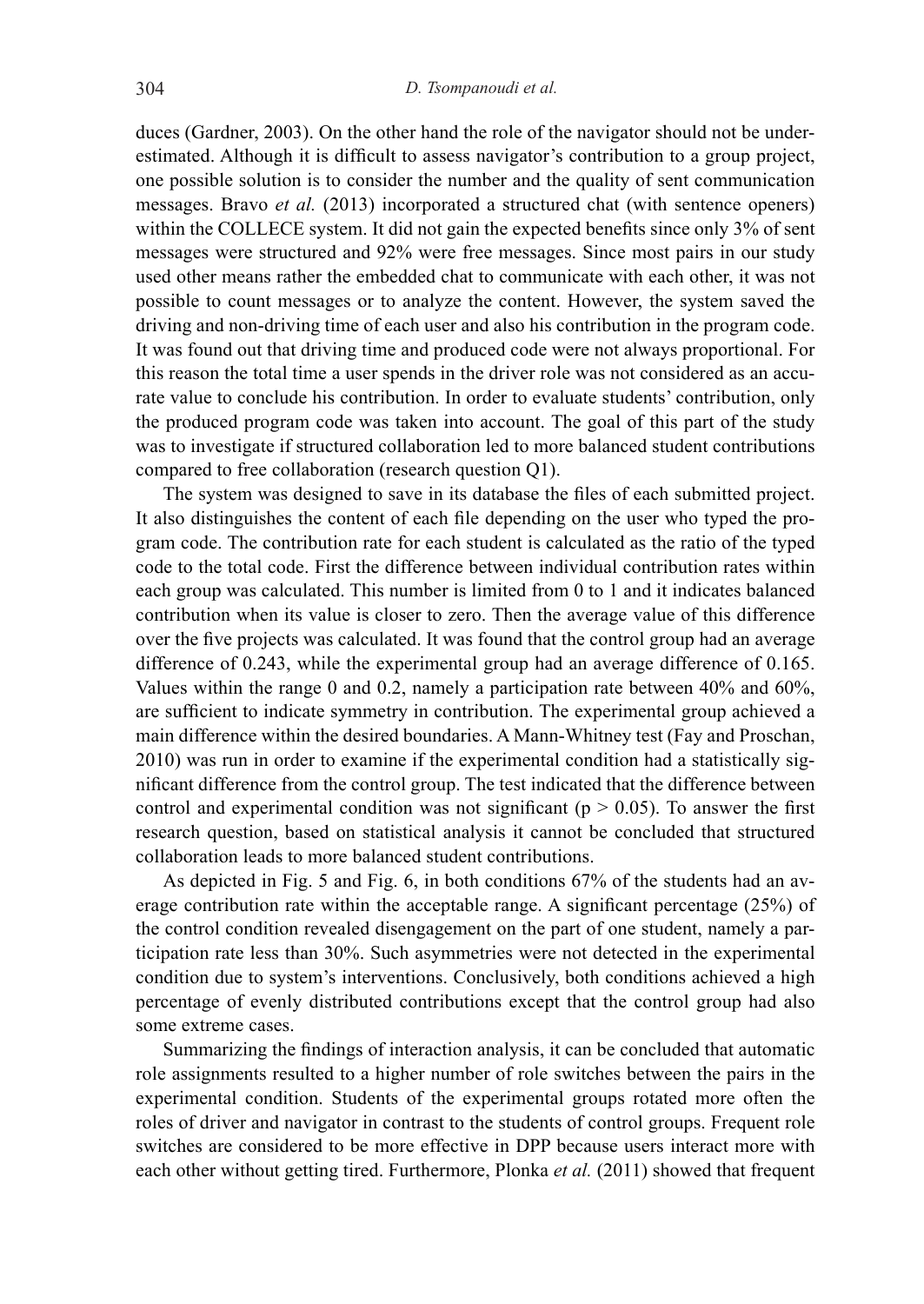

Fig. 5. Participation rates in each condition.



Fig. 6. Frequency distribution of differences between participation rates.

role switches indicate a high level of engagement on the part of both programmers. Despite the number of role switches, the two conditions had not a statistically significant difference in students' participation rates. Finally, it's worth mentioning that it was not requested from students to achieve equal contribution rates in order to study a natural behavior during collaboration.

#### 4.3. *Evaluating Task Distribution*

#### (Q2): *Did a balanced distribution of tasks among pairs achieve symmetry in knowledge acquisition?*

As previously described, dividing the programming assignments into smaller problem-solving tasks allows the teacher to assign to each task a specific learning goal (e.g. constructor, conditional statement, getter method etc.). The system exploits this categorization in the task distribution mechanism of the collaboration script. This strategy aims to prevent students from solving tasks of the same category on a regular basis. Furthermore, each student solves practically the same amount of tasks. The goal is to achieve symmetry in skill acquisition because students tend to divide work in group projects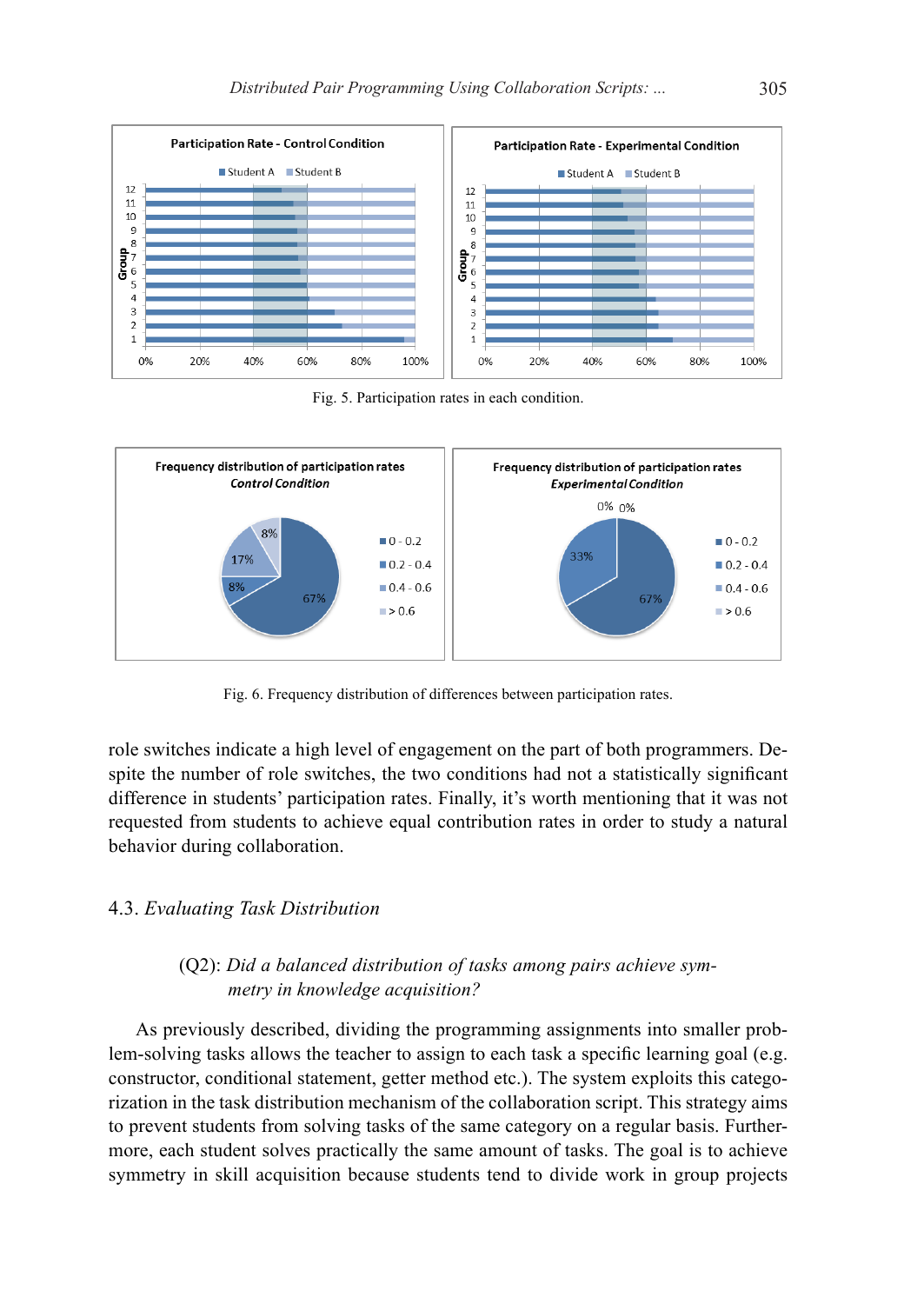depending on what they already know, losing thus the opportunity to learn new skills (Barker, 2005). The "balanced knowledge acquisition" policy was applied in the experimental group, which triggered role changes during DPP sessions. The control group regulated role switches individually.

In order to investigate the second research question  $(O2)$ , first the number of tasks per student for each learning goal was counted. Then the difference from an evenly distribution was calculated. For all learning goals (summative for all projects) there was a greater difference in the control group compared to the experimental group. A Mann-Whitney test revealed that the average difference between the two groups was also statistically significant (U = 25.5,  $p = 0.007$ ), meaning that system's interventions during DPP had a positive effect on task distribution. On the other side, free collaboration led to unbalanced task distribution, which was also confirmed by students' responses in the evaluation questionnaire. They revealed that each of them solved similar tasks in order to avoid difficulties. Regarding research question (Q2), the results showed that the balanced distribution of tasks among pairs achieved symmetry in knowledge acquisition.

#### 4.4. *Examining Completion Time*

#### (Q3): *Does structured collaboration influence the completion time of an assignment compared to free collaboration?*

The system calculates the total time a team spends in solving a programming assignment and the driving/non-driving times for each user. Driving time is the time the user spends exclusively in typing the program code and non-driving time is the time used for other actions like communication, coordination and other interactions. Having this data available, two different subjects of interest were examined. The first aim was to compare driving and completion times of the two conditions, and the second aim was to analyze the relationship of total and driving time. Regarding the first goal the results were used in order to answer the third research question (Q3). The task distribution mechanism which was applied in the experimental group, forced several role switches during a DPP session. It was expected that these role changes would have caused an overhead in the time spent to solve the programming assignments. In contrast to our expectations, the experimental group achieved in average a shorter completion and driving time in each project (Fig. 7). However, analysis of this data showed a statistically significant difference only in the last project (t-test results:  $t(22) = -3.995$ ,  $p = 0.001$ ). Conclusively, regarding research question (Q3), structured collaboration does not influence the completion time of assignments compared to free collaboration.

The relationship between driving and total time (Fig. 7) showed that the control group started with 32% of the total time driving and reached 40% in the last project. The experimental group spent 29% of the total time driving in the first project and 37% in the fifth. We notice a slight increase in driving time as students use the system. This suggests that students become familiar with the system and the application of DPP over time. Still they are less productive than professional software developers. A study showed that professionals spend only a third of the total time non-driving (Plonka *et al.*, 2011).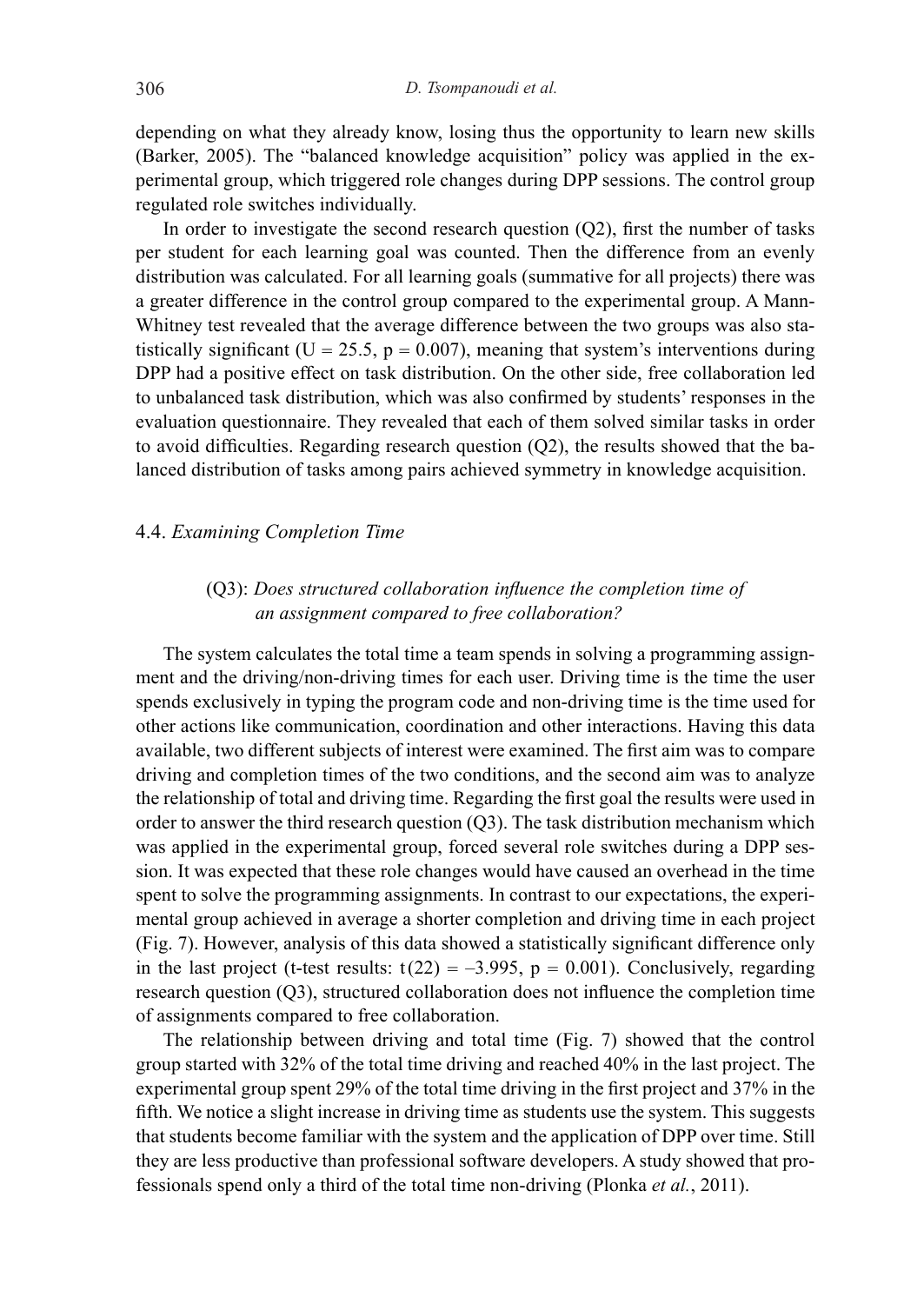

Fig. 7. Comparing driving time and its relation to total time between control and experimental condition.

#### 4.5. *Evaluating Test Results*

- (Q4): *Did the use of the system have an effect on students' knowledge level?*
- (Q5): *Does structured collaboration lead to better learning outcomes compared to free collaboration?*

In order to study research questions (Q4) and (Q5) students' scores on the pre- and post-test were analyzed. A paired samples test for each condition was conducted in order to investigate if the use of the system did have an effect on students' knowledge level (Q4). All tests of the evaluation phase were run at 95% confidence level. The test revealed a statistically significant difference between the test scores of the control group  $(t(22) = -5.401$ ,  $p = 0.0005$ ) as well as between the scores of the experimental group  $(t(23) = -5.816, p = 0.0005)$ . Both groups performed significantly better in the post-test which suggests an improvement in their knowledge level. However, it was expected to obtain such a result since the use of the system in combination with the provided learning material "forced" students to study Java and to improve their programming skills.

Comparing the pre-test scores of both conditions no statistically significant difference was found ( $p = 0.637$ ) which suggests that both groups started with a similar knowledge level. Regarding research question (Q5), the control group ( $M = 6.78$ , SD = 1.41) achieved comparable scores to the experimental group ( $M = 6.16$ , SD = 2.09). A Mann-Whitney test between post-test scores showed that structured collaboration did not have an impact on students' performance ( $U = 231.5$ ,  $p = 0.343$ ) since both conditions performed equally well (Q5).

#### 4.6. *Evaluating Project Scores*

(Q6): *Do students who are guided by structured collaboration achieve better assignment scores than students who are allowed to collaborate freely?*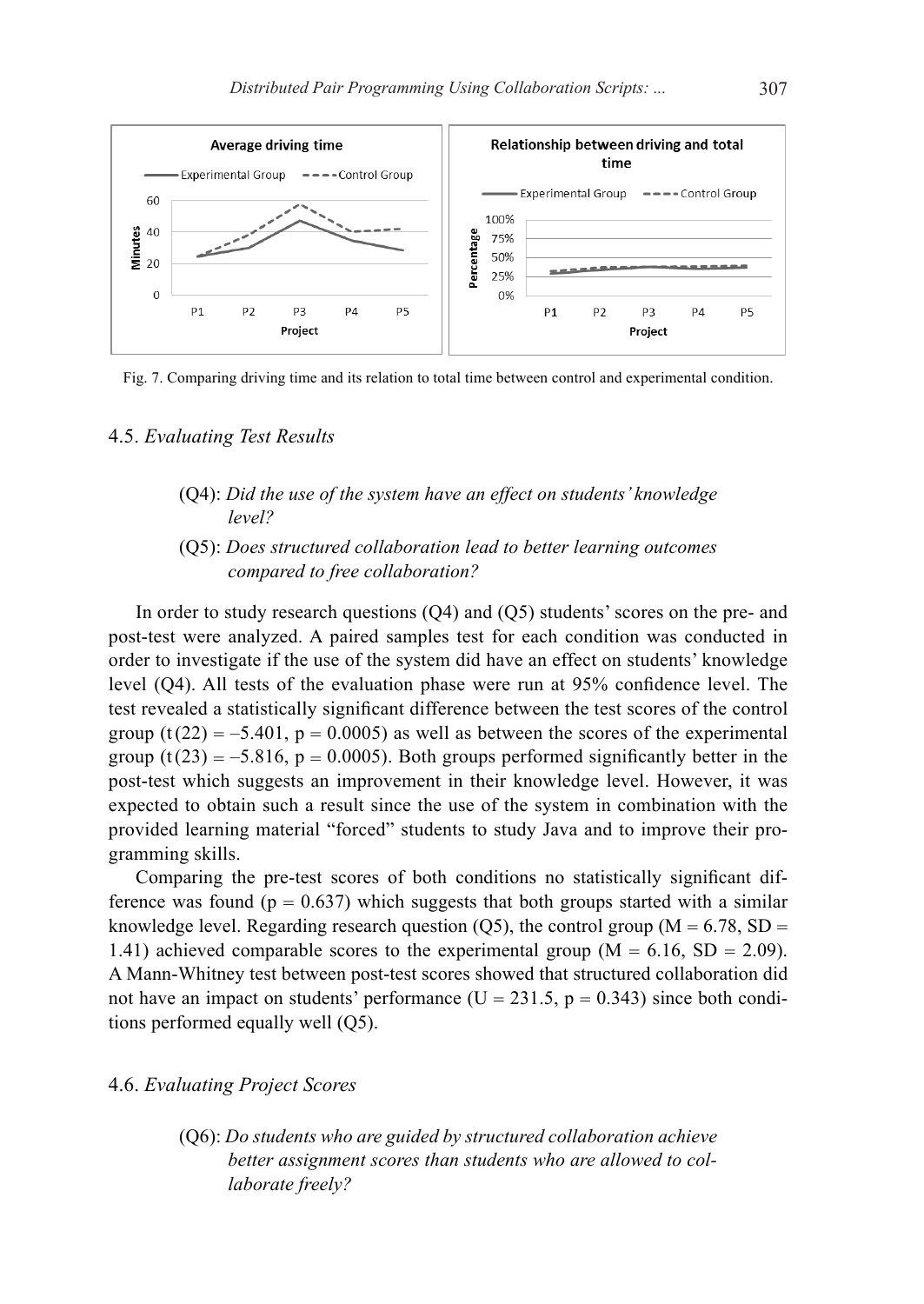The five programming assignments submitted by the students were assessed, and for each project an independent samples test was conducted in order to examine if the two groups had a difference in project scores. These tests investigate research question (Q6), namely if students who are guided by structured collaboration achieve better assignment scores than students who are allowed to collaborate freely.

It was observed that students performed very well in all projects with comparable project scores and software quality. However, a Mann-Whitney test was run for each individual project. In the first four projects no significant difference between the grades  $(p > 0.05)$  was found, but in the fifth project the test revealed that students of the control group performed better than the experimental condition ( $U = 30.5$ ,  $p = 0.015$ ). A closer look at the scores of the experimental condition revealed that the performance of two groups declined significantly in the last project and affected in that way the overall performance.

#### 4.7. *Student Feedback*

#### (Q7) *What are students' perceptions of the system and the application of DPP?*

In this section the results of the evaluation questionnaires are presented, which were completed by the students during the last meeting. The aim of this part of the study was to obtain students' feedback on the system and the application of DPP. The following report summarizes the results in four subsections representing four different areas of interest.

#### 4.7.1. *Feedback on Usability Issues*

Students were asked to evaluate system's usability answering five-point Likert (Likert, 1932) type questions (Table 2). As a whole, students found the system easy to use  $(M =$ 3.89, SD = 0.60). A significant difference between control and experimental group can be found in requesting and accepting role switches, where the experimental group rated with a lower grade the role switching mechanism, although most alternations were initiated

|                                 | Control Group            | Experimental Group       | Total                    |
|---------------------------------|--------------------------|--------------------------|--------------------------|
| Installation                    | $M = 4.65$ , $SD = 0.49$ | $M = 4.42$ , $SD = 0.50$ | $M = 4.53$ , $SD = 0.50$ |
| Connection to server            | $M = 4.26$ , $SD = 0.75$ | $M = 4.04$ , $SD = 0.81$ | $M = 4.15$ , $SD = 0.78$ |
| Session creation                | $M = 3.91$ , $SD = 0.95$ | $M = 3.75$ , $SD = 0.74$ | $M = 3.83$ , $SD = 0.84$ |
| Role switches                   | $M = 4.35$ , $SD = 0.65$ | $M = 3.33$ , $SD = 1.01$ | $M = 3.83$ , $SD = 0.99$ |
| Chat                            | $M = 4.22$ , $SD = 1.09$ | $M = 3.96$ , $SD = 1.04$ | $M = 4.09$ , $SD = 1.06$ |
| Navigation in programming tasks | $M = 3.96$ , $SD = 0.98$ | $M = 3.83$ , $SD = 1.17$ | $M = 3.89$ , $SD = 1.07$ |
| Session close                   | $M = 4.09$ , $SD = 0.90$ | $M = 4.08$ , $SD = 0.72$ | $M = 4.09$ , $SD = 0.80$ |
| System as a whole               | $M = 4.00$ , $SD = 0.60$ | $M = 3.79$ , $SD = 0.59$ | $M = 3.89$ , $SD = 0.60$ |
|                                 |                          |                          |                          |

Table 2 Students' level of agreement on ease of use (Likert scale: 1 (strongly disagree) – 5 (strongly agree))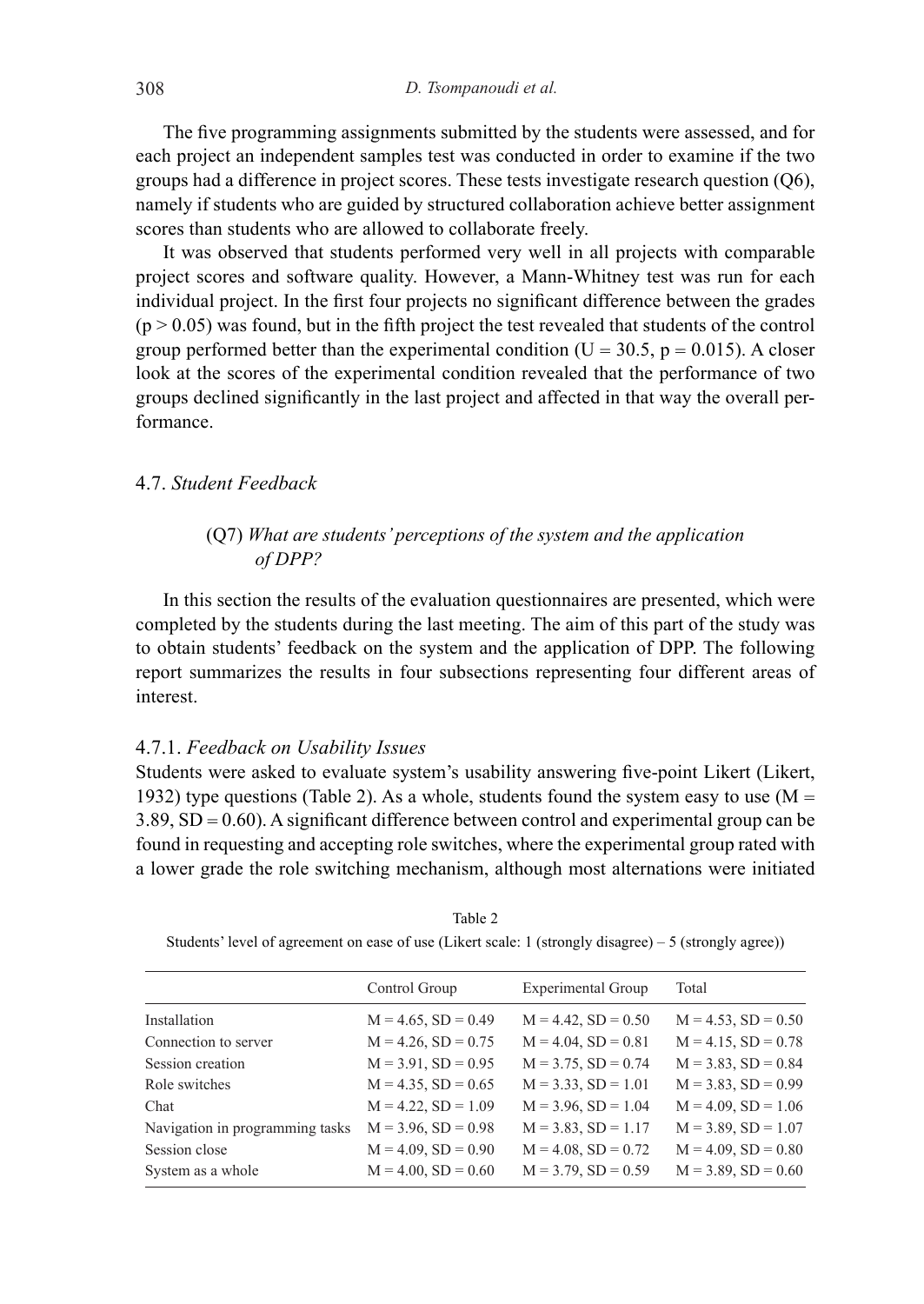by the system. In total, students agreed that they learned to use the system very quickly  $(M = 4.17, SD = 0.92)$ , and that the interface was nicely designed  $(M = 3.60, SD = 0.74)$ . At last, students didn't indicate a high server response time  $(M = 2.92, SD = 1.02)$ .

#### 4.7.2. *Feedback on System's Features*

In this section the students rated the usefulness of the embedded plugin features which aimed to facilitate DPP over Eclipse (Table 3). Apparently, collaboration scripts appeared quite beneficial for students since they provided a positive feedback on guided problem solving ( $M = 4.18$ ,  $SD = 1.05$ ) and the embedded assignment description ( $M =$ 4.00, SD = 0.83). They found less useful the chat functionality and hints ( $M = 3.47$ ,  $SD = 1.30$  and  $M = 3.33$ ,  $SD = 1.13$  respectively), a fact also confirmed by the findings of interaction analysis. The display of participation rates in the experimental group had a moderate effect on students ( $M = 2.83$ ,  $SD = 1.03$ ) and proved not a particularly useful feature.

#### 4.7.3. *Feedback on Distributed Pair Programming and Collaboration*

Students' comments indicated a positive attitude towards DPP and collaboration. As an overall experience DPP was rated with an average score of  $4.40$  (SD = 0.58) on a scale of 1 (very poor) to 5 (very good). Learning computer programming is generally considered as a difficult procedure, and 66% of the students stated that they had faced many problems in the past while solving programming assignments. The majority of them (94%) believe that DPP can help students to overcome such difficulties. They agreed that the system is also suitable for novice programmers  $(M = 4.00, SD = 0.75)$  and confirmed to a large extent the main benefits of DPP (Table 4). Students acknowledged that a major advantage of DPP is the ability to collaborate remotely without wasting time. They indicated that co-located PP causes scheduling conflicts and sometimes can lead to distraction. The vast majority did not report any problems with the partner when asked to evaluate aspects like lack of knowledge, inconsistency and domination.

|                                                    | Control Group            | <b>Experimental Group</b> | Total                    |
|----------------------------------------------------|--------------------------|---------------------------|--------------------------|
| Saving and resuming a DPP<br>session               | $M = 4.44$ , $SD = 0.73$ | $M = 4.04$ , $SD = 0.93$  | $M = 4.24$ , $SD = 0.85$ |
| Guided problem solving                             | $M = 4.57$ , $SD = 0.51$ | $M = 3.77$ , $SD = 1.31$  | $M = 4.18$ , $SD = 1.05$ |
| Providing assignment descrip-<br>tion in workspace | $M = 3.96$ , $SD = 0.88$ | $M = 4.04$ , $SD = 0.81$  | $M = 4.00$ , $SD = 0.83$ |
| Concurrent file saving                             | $M = 4.04$ , $SD = 0.93$ | $M = 3.75$ , $SD = 1.23$  | $M = 3.90$ , $SD = 1.09$ |
| Synchronic program execution                       | $M = 3.74$ , $SD = 0.92$ | $M = 3.71$ , $SD = 0.75$  | $M = 3.72$ , $SD = 0.83$ |
| Remote code highlighting                           | $M = 3.87$ , $SD = 0.76$ | $M = 3.75$ , $SD = 0.74$  | $M = 3.81$ , $SD = 0.74$ |
| Automatic project creation                         | $M = 3.78$ , $SD = 0.85$ | $M = 3.75$ , $SD = 1.15$  | $M = 3.77$ , $SD = 1.01$ |
| Chat                                               | $M = 3.74$ , $SD = 1.42$ | $M = 3.21$ , $SD = 1.14$  | $M = 3.47$ , $SD = 1.30$ |
| Hints                                              | $M = 3.22$ , $SD = 1.17$ | $M = 3.46$ , $SD = 1.10$  | $M = 3.33$ , $SD = 1.13$ |
| Display of participation rates                     |                          | $M = 2.83$ , $SD = 1.03$  | $M = 2.83$ , $SD = 1.03$ |

Table 3 Evaluation of system's capabilities (Likert scale:  $1$  (not useful) – 5 (very useful))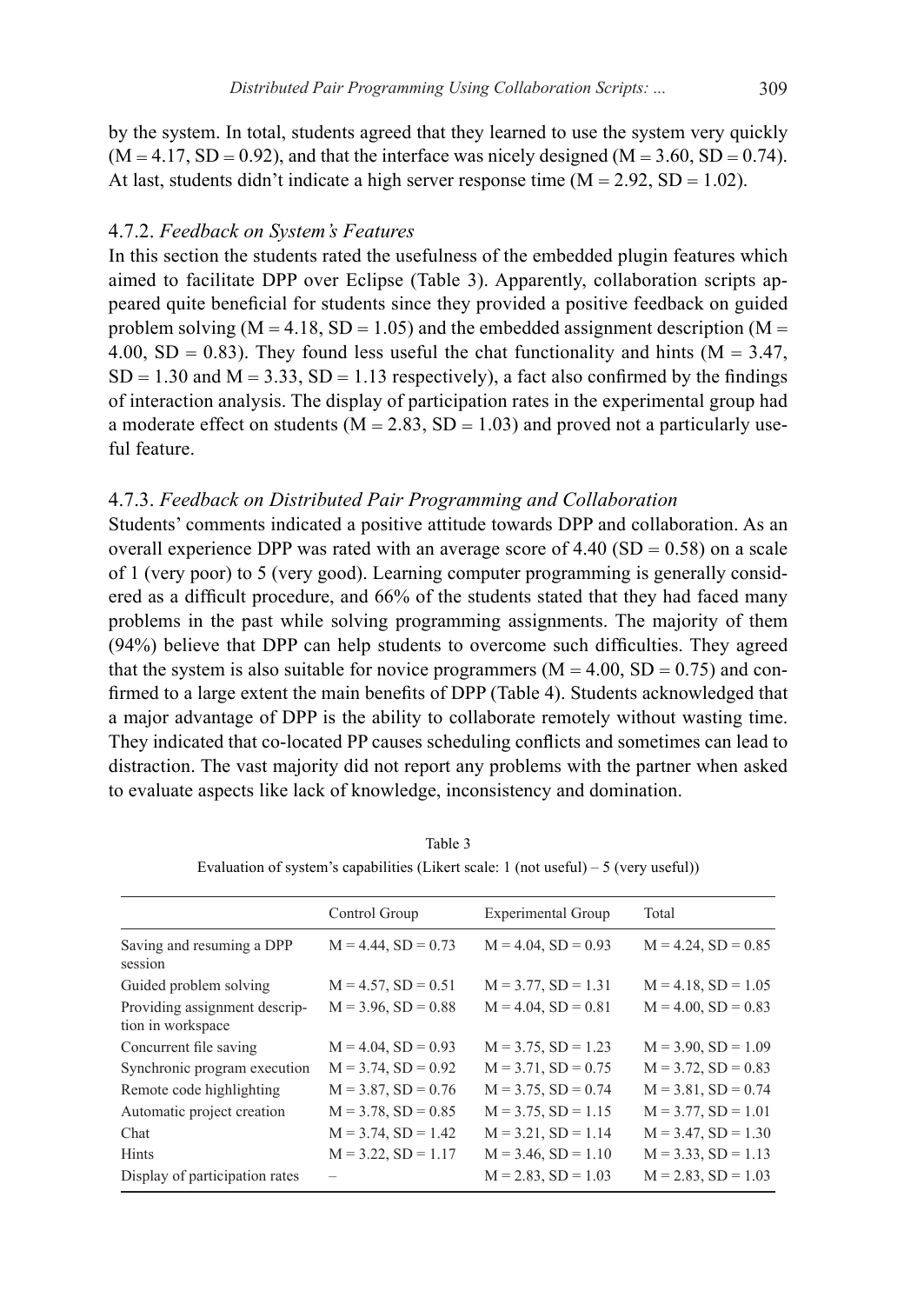#### Table 4

Students' level of agreement on DPP benefits (Likert scale: 1 (strongly disagree) – 5 (strongly agree))

| Control Group            | Experimental Group       | Total                    |
|--------------------------|--------------------------|--------------------------|
| $M = 3.65$ , $SD = 0.98$ | $M = 3.21$ , $SD = 0.98$ | $M = 3.43$ , $SD = 0.99$ |
| $M = 4.52$ , $SD = 0.51$ | $M = 4.00$ , $SD = 0.93$ | $M = 4.26$ , $SD = 0.79$ |
| $M = 4.52$ , $SD = 0.73$ | $M = 4.38$ , $SD = 0.71$ | $M = 4.45$ , $SD = 0.72$ |
| $M = 4.13$ , $SD = 0.55$ | $M = 3.67$ , $SD = 0.82$ | $M = 3.89$ , $SD = 0.73$ |
| $M = 4.13$ , $SD = 0.76$ | $M = 4.04$ , $SD = 0.91$ | $M = 4.09$ , $SD = 0.83$ |
| $M = 4.39$ , $SD = 0.78$ | $M = 3.92$ , $SD = 1.06$ | $M = 4.15$ , $SD = 0.96$ |
| $M = 4.13$ , $SD = 0.82$ | $M = 4.04$ , $SD = 0.91$ | $M = 4.09$ , $SD = 0.86$ |
|                          |                          |                          |

#### 4.7.4. *Suggestions and Limitations*

The evaluation questionnaire contained some open-ended questions in order to let students express their opinions about the system and to make suggestions for improvement. The main focus was given on negative experiences in order to detect system's limitations and bugs. Most students reported server crashes which caused delays and a rollback in the development process. Students of the experimental group felt that role assignments weren't always fair, because tasks had a different level of difficulty. The remaining reported problems were independent from each other, and we are looking forward to detect the circumstances under which such problems occurred.

Students' suggestions indicated an improvement in communication. The embedded chat should contain some additional features, like chat rooms in order to exchange messages with other groups. Some suggested incorporating audio or video communication because typing is more time consuming. Other comments indicated some improvements in the workspace. For example, some students would find useful to know the total time they spend in the driver role. Finally, although the majority stated that solving consecutive tasks facilitated the problem-solving process, they suggested to make available a preview of the entire assignment description at any time.

#### **5. Discussion**

In this study, the adoption of collaboration scripts aimed to structure collaboration during DPP and to facilitate role distribution among team members. For this purpose, an existing Eclipse plugin was redesigned, which keeps track of students' activities. SCEPPSys not only supports the standard requirements of DPP, it also introduces an adaptive floor control mechanism which grants floor control based on students' knowledge level. The definition of collaboration scripts inside the system allows teachers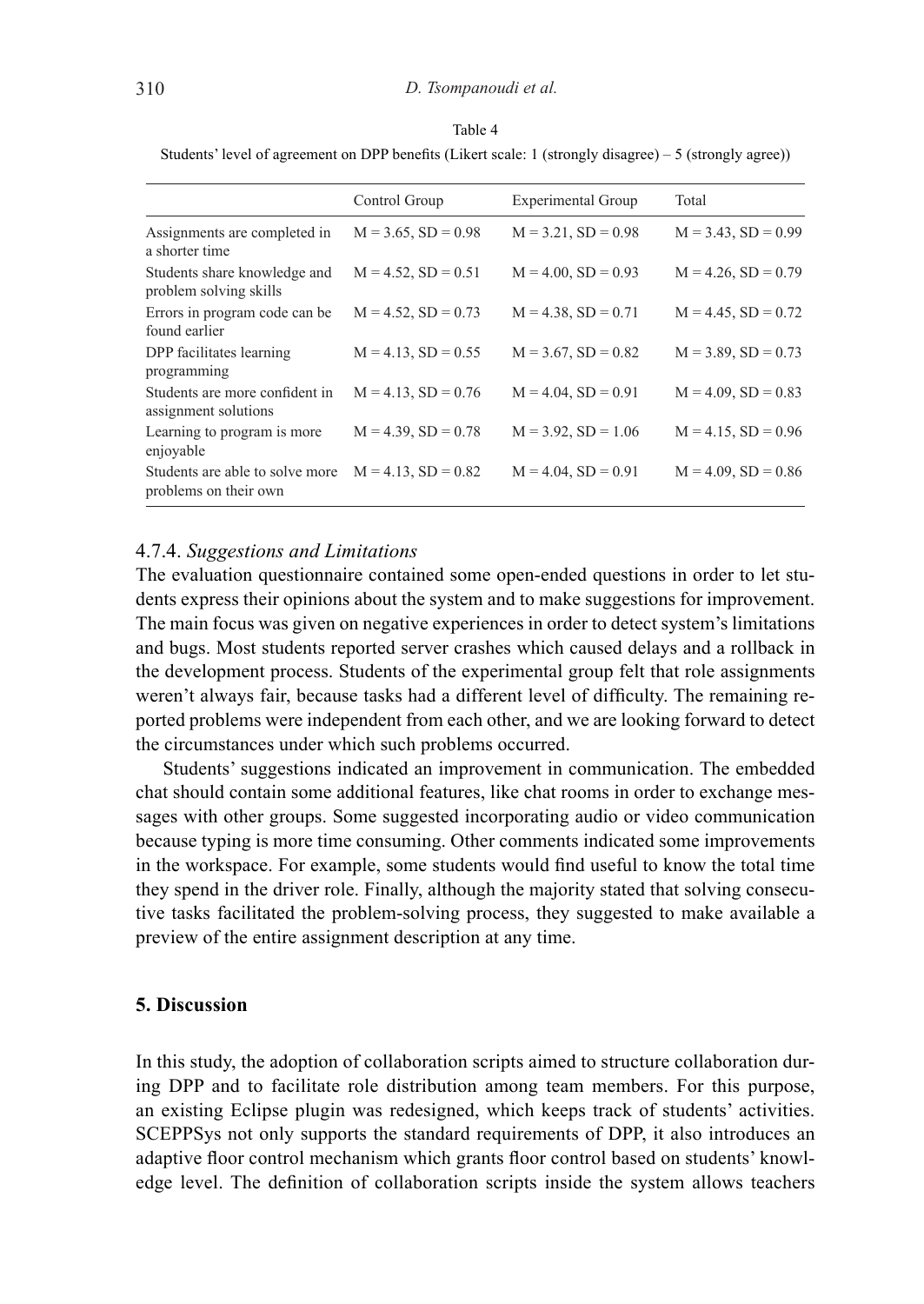to create a framework for adaptive DPP sessions depending on users' collaboration history. At the same time, the stored information gives an insight into students' interactions and individual contributions are estimated. This feature is particularly in group projects very useful in order to assess each member's effort. Situations like disengagement on the part of one student can be detected, which was also the case in one group of the control condition.

Enhancing DPP with the use of collaboration scripts created also a new approach to solve programming assignments. Instead of providing to students a general description of a programming project, they were asked to solve smaller programming tasks. Each task was part of a logical sequence of problem solving steps which led to the solution of a complete programming assignment. Students indicated that this way of programming facilitated the problem-solving process in contrast to traditional programming assignments. Furthermore, it seems that this approach helped students to distribute workload since the majority of the pair members in the control group tried to solve an equal number of tasks. Nevertheless, further research is needed in order to study students' learning outcomes under different problem solving approaches. In our future work we plan to investigate the impact of various task distribution strategies on students' performance and learning behavior. For instance, mandatory role assignments or successive role alternations are two different turn taking approaches which will complement the evaluation phase of our system.

The evaluation results also revealed the capability to achieve symmetry in skill acquisition. Students who were assigned tasks depending on learning goals showed a statistically significant difference in the level of balanced knowledge acquisition and each student met approximately an equal number of learning goals. The drawback of this strategy was that students didn't gain an understanding of the purpose of the role switches. A future direction for improvement would be to provide to students a feedback of their interactions and information about the programming skills they have acquired so far. This feature would support the justification of system-driven role assignments and would help students to self-regulate role switches.

This study considered the participation of each student in the program code in order to assess his contribution. A limitation of the system is that it captures only the work of the driver and not the contributions of the navigator. Content analysis is not supported by the system and also hard to achieve when students use external communication channels. Lastly, the difficulty level of each programming task was not recorded by the system which constitutes a different approach in task distribution.

#### **6. Conclusion**

In this article a new DPP system and the results of its first evaluation were presented. In addition, this study introduced collaboration scripts in the DPP methodology and initial findings were reported. The evaluation study of SCEPPSys showed that when DPP teams are guided by collaboration scripts students achieve contribution rates within satisfactory limits. In addition, when collaboration is coordinated by the system, more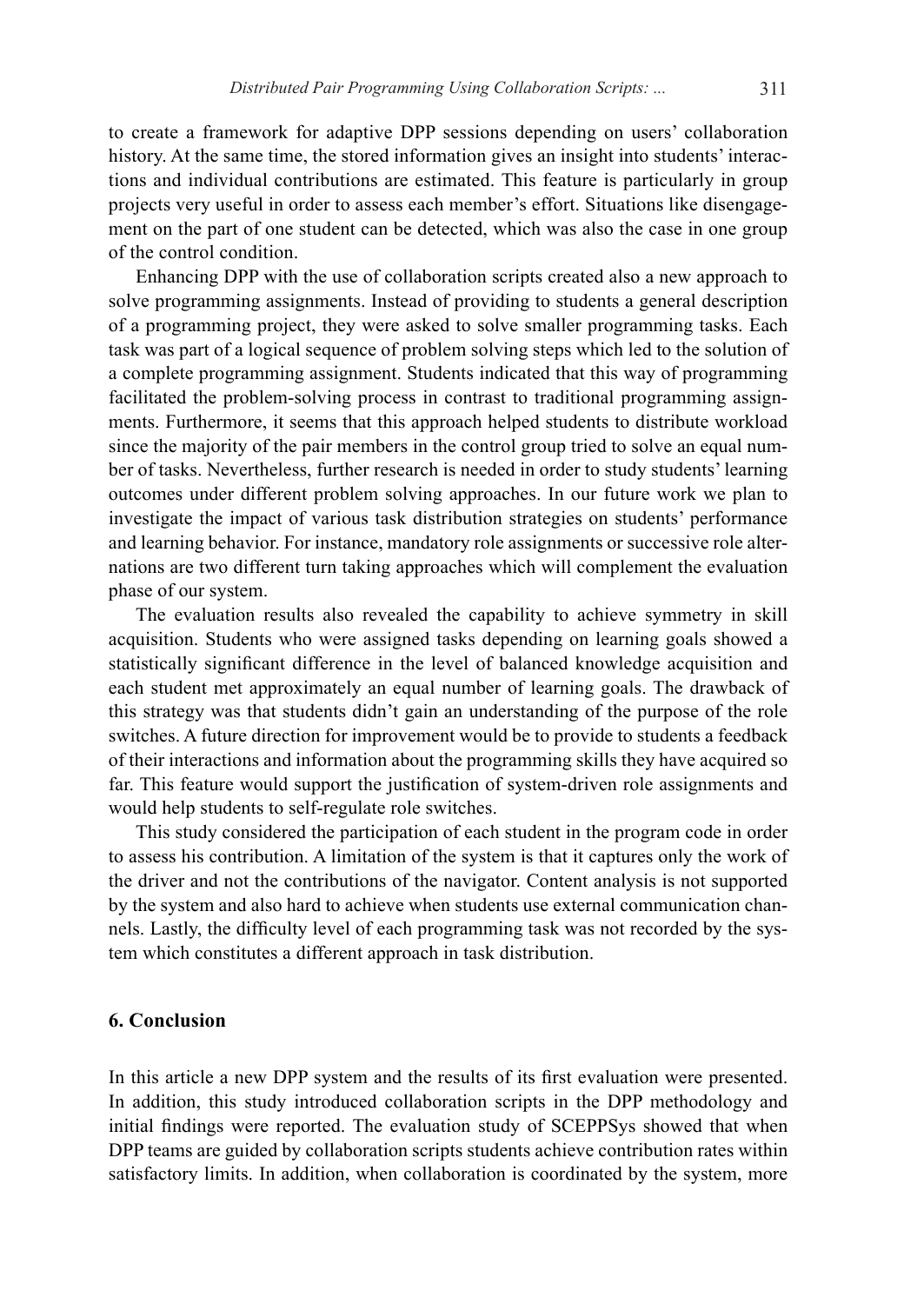balanced knowledge distribution is gained, and role alternations occur more often during DPP sessions. These benefits do not come at the cost of productivity. On the contrary, system's interventions in turn taking resulted in shorter DPP sessions. This study also demonstrates the applicability of collaboration scripts in a wide range of collaborative learning areas like the DPP model. Furthermore, the system gained positive feedback from students and some useful and encouraging remarks were reported. The alternative problem solving approach appeared to students quite beneficial, and the DPP methodology has been proved as an effective way to solve programming assignments in computer science courses. The application of DPP by novice programmers was conducted without any complications even though most students were inexperienced in this practice. The findings of the current evaluation study gave us some ideas for improvement and directions for future research. Our next step towards this direction includes minor corrections regarding the user interface and experimentation with various group formation strategies. The software will be publicly available as soon as the development and evaluation process is completed.

#### **References**

- Avouris, N., Margaritis, M., Komis, V. (2004). Modelling interaction during small-group synchronous problem-solving activities: the Synergo approach. In: *Proceedings of ITS 2004 workshop on designing computational models of collaborative learning interaction*, 13–18.
- Baheti, P., Williams, L., Stotts, D., Smith, J.M. (2002). Distributed pair programming: empirical studies and supporting environments. *Technical Report TR02-010*. Department of Computer Science. University of North Carolina at Chapel Hill.
- Barker, L.J., (2005). When do group projects widen the student experience gap?. In: *Proceedings of the 10th Annual SIGCSE Conference on Innovation and Technology in Computer Science Education (ITiCSE '05)*. ACM, New York, 276–280. DOI: 10.1145/1067445.1067521
- Boyer, K.E., Dwight, A.A., Fondren, R.T., Vouk, M.a., Lester, J.C. (2008). A development environment for distributed synchronous collaborative programming. *ACM SIGCSE Bulletin*, 40(3), 158–162. DOI:10.1145/1597849.1384315
- Bravo, C., Duque, R., Gallardo, J. (2013). A groupware system to support collaborative programming: design and experiences. *Journal of Systems and Software*, 86(7), 1759–1771. DOI:10.1016/j.jss.2012.08.039
- Chaparro, E., Yuksel, A., Romero, P., Bryant, S. (2005). Factors affecting the perceived effectiveness of pair programming in higher education. In: *Proceedings of the 17th Workshop of the Psychology of Programming Interest Group*, 5–18.
- Dillenbourg, P., Fischer, F. (2007). Computer-supported collaborative learning: the Basics, *Zeitschrift für Berufs- und Wirtschaftspädagogik.* 21, 111–130.
- Diziol, D., Rummel, N., Spada, H., McLaren, B.M. (2007). Promoting learning in mathematics: script support for collaborative problem solving with the Cognitive Tutor Algebra. In: *The Proceedings of the Conference on Computer-Supported Collaborative Learning.*
- Duque, R., Bravo, C., Ortega, M. (2011). A model-based framework to automate the analysis of users' activity in collaborative systems. *Journal of Network and Computer Applications*, 34(4), 1200–1209. DOI: 10.1016/j.jnca.2011.01.005
- Faja, S. (2011). Pair Programming as a team based learning activity: a review of research. *Issues in Information Systems*, XII(2), 207–216.
- Favela, J., Natsu, H., Pérez, C., Robles, O., Morán, A.L., Romero, R., … Decouchant, D. (2004). Empirical evaluation of collaborative support for distributed pair programming. In: *Groupware: Design, Implementation, and Use*, 215–222. DOI: 10.1007/978-3-540-30112-7\_18
- Fay, M.P., Proschan, M.A. (2010). Wilcoxon-Mann-Whitney or t-test? On assumptions for hypothesis tests and multiple interpretations of decision rules. *Statistics surveys*, 4, 1.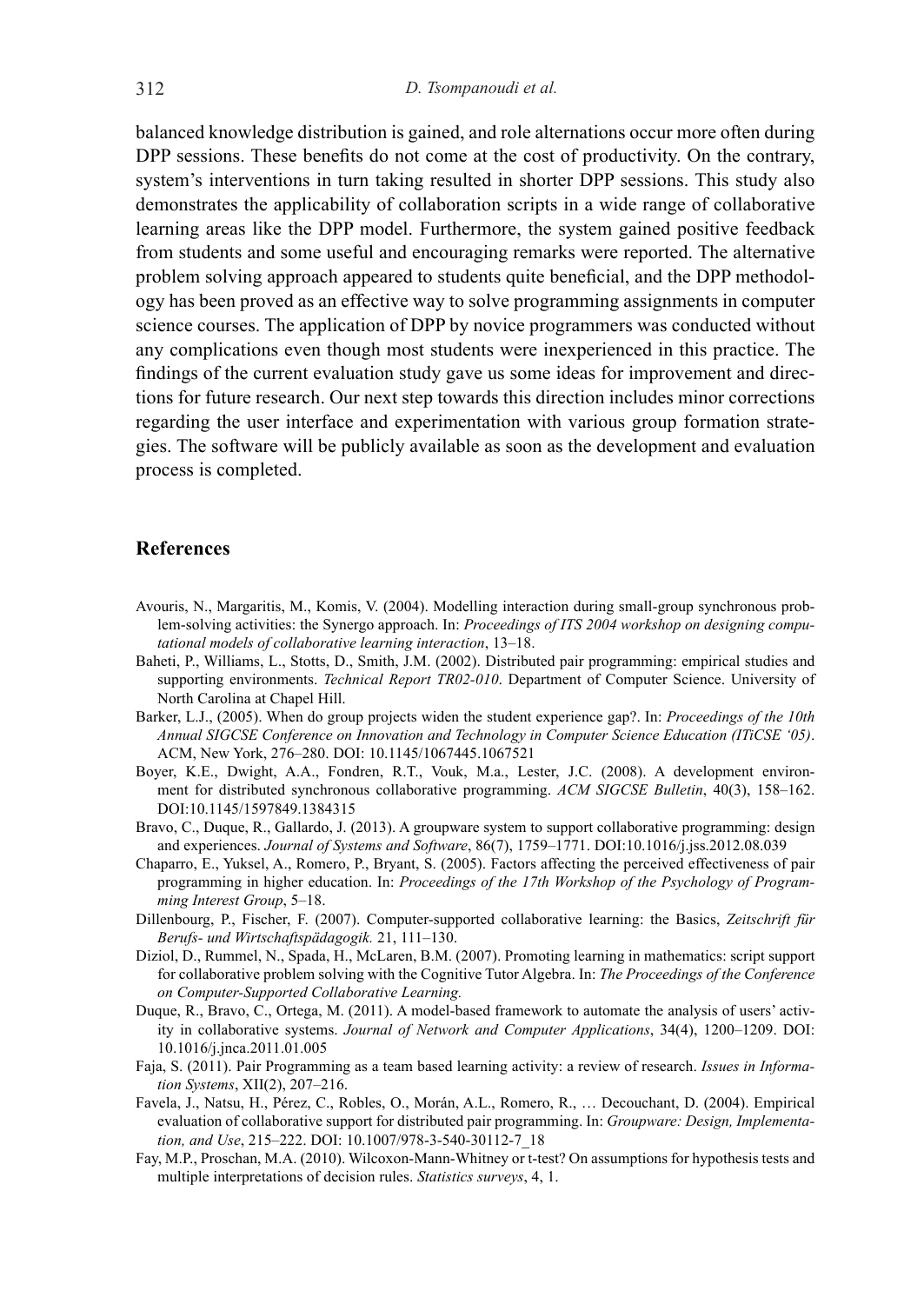- Gardner, W. (2003). Assessing individual contributions to group software projects. In: *8th Western Canadian Conference on Computing Education (WCCCE '03)*. Courtenay, BC, Canada, 33–50.
- Granville, K., Hickey, T.J. (2005). The design, implementation, and application of the grewpEdit tool. In: *Proceedings of the 2005 Conference on Diversity in Computing*, 14–16. DOI:10.1145/1095242.1095249
- Hanks, B. (2008). Empirical evaluation of distributed pair programming. *International Journal of Human-Computer Studies*, 66(7), 530–544. DOI:10.1016/j.ijhcs.2007.10.003
- Hernández-Leo, D., Villasclaras-Fernández, E.D., Asensio-Pérez, J.I., Dimitriadis, Y., Jorrín-Abellán, I.M., Ruiz-Requies, I., Rubia-Avi, B. (2006). COLLAGE: A collaborative Learning Design editor based on patterns. *Journal of Educational Technology & Society*, 9(1).
- Ho, C., Raha, S., Gehringer, E., Williams, L. (2004). Sangam a distributed pair programming plug-in for eclipse. In: *Proceedings of the 2004 OOPSLA Workshop on Eclipse Technology eXchange*, 73–77. DOI:10.1145/1066129.1066144
- Janssen, J., Erkens, G., Kanselaar, G., Jaspers, J. (2007). Visualization of participation : does it contribute to successful computer-supported collaborative learning ?. *Computers & Education*, 49(4), 1037–1065. DOI:10.1016/j.compedu.2006.01.004
- Jurado, F., Molina, A.I., Redondo, M.A., Ortega, M. (2013). Cole-programming: shaping collaborative learning support in eclipse. *IEEE Revista Iberoamericana de Tecnologias del Aprendizaje*, 8(4), 153–162. DOI: 10.1109/RITA.2013.2284953
- Jurado, F., Molina, A.I., Redondo, M.A., Ortega, M., Giemza, A., Bollen, L., *et al*. (2009). Learning to program with COALA, a distributed computer assisted environment. *Journal of Universal Computer Science*, 15(7), 1472–1485.
- Kobbe, L., Weinberger, A., Dillenbourg, P., Harrer, A., Hämäläinen, R., Häkkinen, P., Fischer, F. (2007). Specifying computer-supported collaboration scripts. *International Journal of Computer-Supported Collaborative Learning*, 2(2–3), 211–224. DOI:10.1007/s11412-007-9014-4
- Likert, R. (1932). A technique for the measurement of attitudes. *Archives of psychology*.
- Milligan, C.D., Beauvoir, P., Sharples, P. (2005). The Reload learning design tools*. Journal of Interactive Media in Education*, 2005(1).
- Plonka, L., Segal, J., Sharp, H., van der Linden, J. (2011). Collaboration in Pair Programming: driving and switching. In: *Agile Processes in Software Engineering and Extreme Programming*. 43–59. DOI: 10.1007/978-3-642-20677-1\_4
- Plonka, L., Sharp, H., van der Linden, J. (2012). Disengagement in pair programming: does it matter? In: *34th International Conference on Software Engineering (ICSE)*. 496–506. DOI:10.1109/ICSE.2012.6227166. DOI: 10.1109/ICSE.2012.6227166
- Preston, D. (2005). Pair programming as a model of collaborative learning: a review of the research. *Journal of Computing Sciences in colleges*, 20(4), 39–45.
- Salinger, S., Oezbek, C., Beecher, K., Schenk, J. (2010). Saros: an eclipse plug-in for distributed party programming. In: *Proceedings of the 2010 ICSE Workshop on Cooperative and Human Aspects of Software Engineering (CHASE '10)*. 48–55. DOI:10.1145/1833310.1833319
- Schuemmer, T., Lukosch, S. (2009). Understanding tools and practices for distributed pair programming. *Journal of Universal Computer Science,* 15(16), 3101–3125. DOI: 10.3217/jucs-015-16-3101
- Stotts, D., Williams, L., Nagappan, N., Baheti, P., Jen, D., Jackson, A. (2003). Virtual teaming: experiments and experiences with distributed pair programming. In: *Extreme Programming and Agile Methods-XP/ Agile Universe 2003*. 129–141. DOI:10.1007/978-3-540-45122-8\_15
- Strijbos, J.W., Weinberger, A. (2010). Emerging and scripted roles in computer-supported collaborative learning. *Computers in Human Behavior*, 26(4), 491–494.
- Tsompanoudi, D., Satratzemi, M. (2014). A Web-based authoring tool for scripting distributed pair programming. In: *14th IEEE International Conference on Advanced Learning Technologies*. 259–263.
- Tsompanoudi, D., Satratzemi, M., Xinogalos, S. (2013). Exploring the effects of collaboration scripts embedded in a distributed pair programming system. In: *Proceedings of the 18th ACM conference on Innovation and technology in computer science education.* 225–230.
- Tsovaltzi, D., Rummel, N., McLaren, B.M., Pinkwart, N., Scheuer, O., Harrer, A., Braun, I. (2010). Extending a virtual chemistry laboratory with a collaboration script to promote conceptual learning. *International Journal of Technology Enhanced Learning*, 2(1), 91–110.
- Williams, L. (2007). Lessons learned from seven years of pair programming at North Carolina State University. *ACM SIGCSE Bulletin*, 39(4), 79–83. DOI:10.1145/1345375.1345420
- Williams, L., McCrickard, D.S., Layman, L., Hussein, K. (2008). Eleven guidelines for implementing pair programming in the classroom. In: *Proceedings of the Agile 2008* (AGILE '08). 445–452. DOI:10.1109/ Agile.2008.12